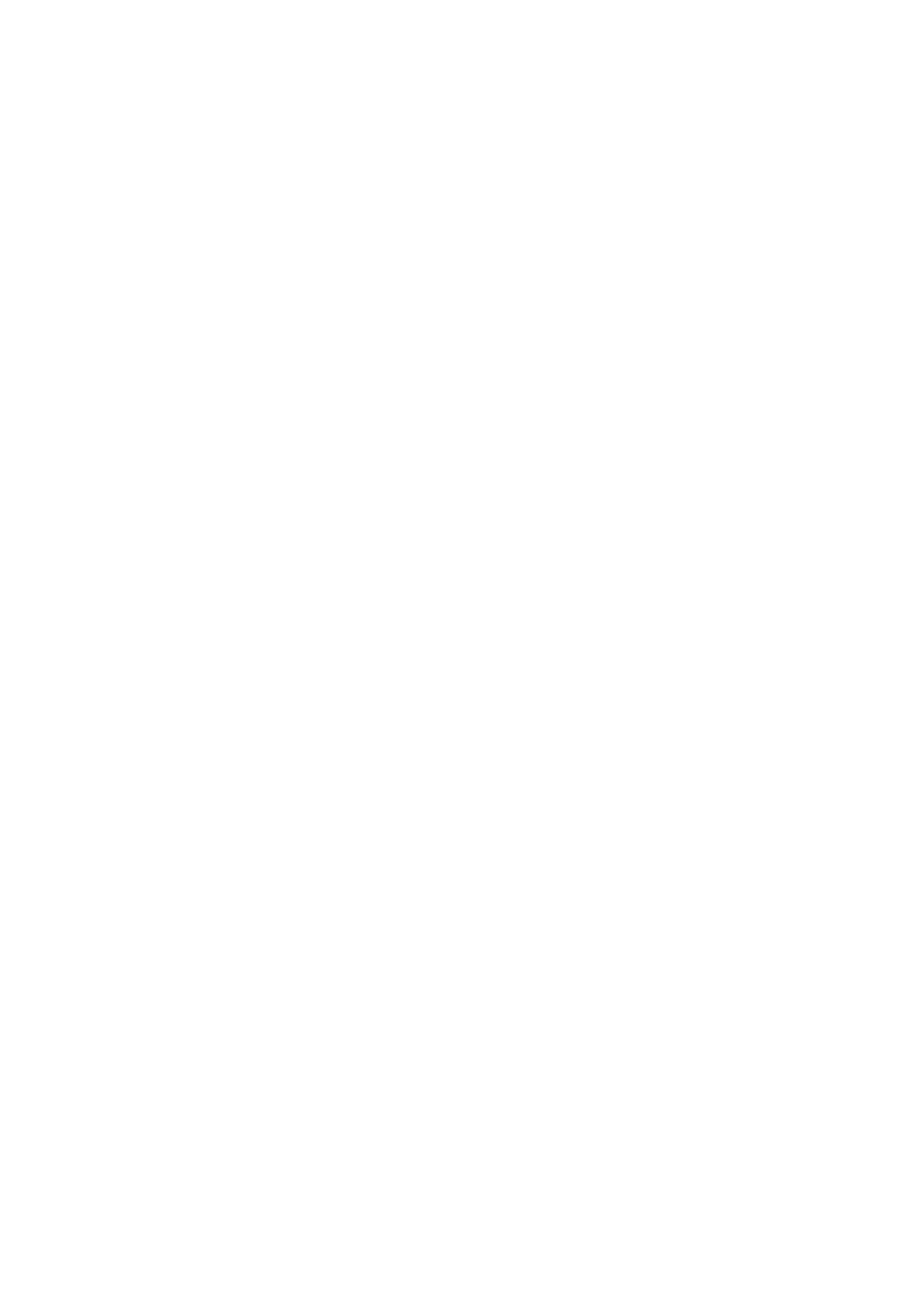## **Table 1:** Working Group

| <b>Name</b>                                                                                                                          | <b>Title</b>                                                                                               | <b>Role</b>                                                                                              |  |  |
|--------------------------------------------------------------------------------------------------------------------------------------|------------------------------------------------------------------------------------------------------------|----------------------------------------------------------------------------------------------------------|--|--|
| <b>Ms Fiona McDaid</b>                                                                                                               | Nurse Lead, National Emergency Medicine Programme                                                          | Co-Chairs                                                                                                |  |  |
| Mr Fergal Hickey                                                                                                                     | <b>Consultant in Emergency Medicine</b>                                                                    |                                                                                                          |  |  |
| Dr Gerard McCarthy                                                                                                                   | Clinical Lead, National Emergency Medicine Programme                                                       | <b>Clinical Expert</b>                                                                                   |  |  |
| Ms Breda Naddy                                                                                                                       | Programme Manager, National Emergency Medicine<br>Programme                                                | Programme/Project<br>Management                                                                          |  |  |
| Dr Una Geary                                                                                                                         | Consultant in Emergency Medicine with Hospital Quality<br><b>Improvement Role</b>                          | <b>Clinical Expert</b>                                                                                   |  |  |
| Mr Gethin White                                                                                                                      | Research, Information and Economic Expert                                                                  | <b>Clinical Librarian</b>                                                                                |  |  |
| <b>Ms Sinead Reilly</b>                                                                                                              | Administrator, National Emergency Medicine Programme                                                       | Administration                                                                                           |  |  |
| Dr Vida Hamilton                                                                                                                     | Clinical Lead, National Sepsis Programme                                                                   | <b>Clinical Lead National</b><br>Sepsis Programme and<br>Consultant in Intensive<br><b>Care Medicine</b> |  |  |
| Ms Christina Doyle                                                                                                                   | Programme Manager, National Sepsis Programme                                                               | Programme/Project<br>Management                                                                          |  |  |
| Dr John Fitzsimons                                                                                                                   | Director for Quality Improvement and Clinical Lead,<br>Paediatric Early Warning Score (PEWS)               | <b>Paediatric Early Warning</b><br>System representative                                                 |  |  |
| Dr Karen Power                                                                                                                       | National Programme for Obstetrics and Gynaecology - Irish<br><b>Maternity Early Warning System (IMEWS)</b> | <b>Irish Maternity Early</b><br><b>Warning System</b><br>representative                                  |  |  |
| Ms Ruth Greene                                                                                                                       | <b>Clinical Nurse Manager II</b><br><b>Emergency Department</b>                                            | <b>Clinical Expert</b>                                                                                   |  |  |
| A representative of the Acute Medicine Programme and Lead for NEWS project was a member of the GDG until<br>resigning in April 2016. |                                                                                                            |                                                                                                          |  |  |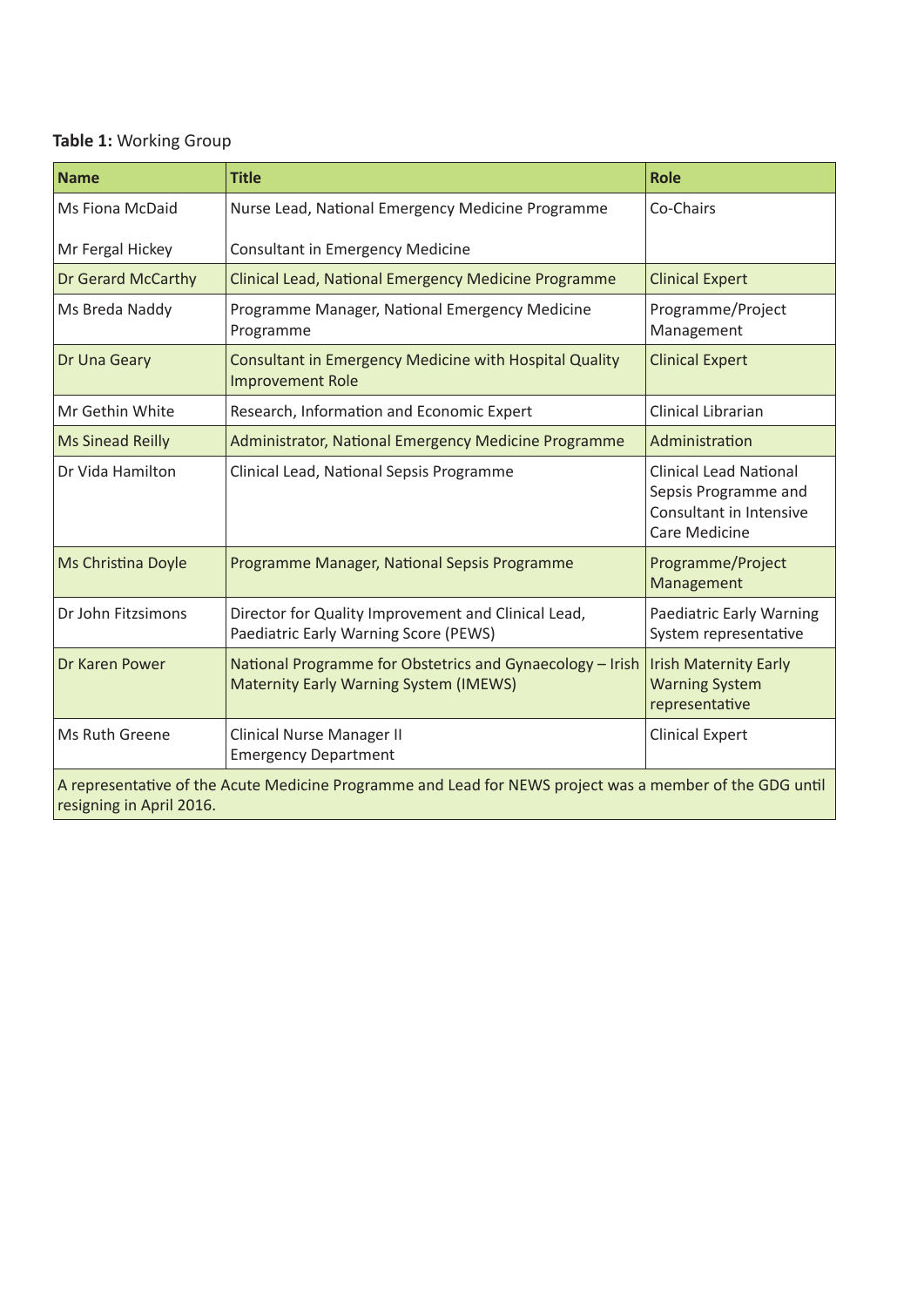## **Table 2:** Advisory Group

| <b>Name</b>                                                                         | <b>Title</b>                                                                                  | <b>Role</b>                                                                        |
|-------------------------------------------------------------------------------------|-----------------------------------------------------------------------------------------------|------------------------------------------------------------------------------------|
| Ms Norma O'Sullivan                                                                 | Clinical Nurse Manager, Cork University Hospital                                              | <b>Clinical Expert</b>                                                             |
| Ms Helena Hanrahan                                                                  | ADoN, University Hospital, Galway                                                             | <b>Clinical Expert</b>                                                             |
| Ms Fiona Brady                                                                      | ADoN, Our Lady of Lourdes Hospital, Drogheda                                                  | <b>Clinical Expert</b>                                                             |
| Ms Helen O'Shea                                                                     | Clinical Nurse Manager, Sligo University Hospital                                             | <b>Clinical Expert</b>                                                             |
| Ms Rosie Quinn                                                                      | Therapies Lead/ EMP Therapies Lead                                                            | <b>Health and Social Care</b><br>Professionals                                     |
| <b>Prof Garry Courtney</b>                                                          | Clinical Co-Lead, National Acute Medicine Programme                                           | <b>Clinical Expert</b>                                                             |
| Prof Frank Keane                                                                    | Clinical Co-Lead, National Programme for Surgery                                              | <b>Clinical Expert</b>                                                             |
| Ms Brid Boyce                                                                       | Quality, Risk and Patient Safety, HSE                                                         | HSE, National Lead for<br>Policies, Procedures,<br><b>Protocols and Guidelines</b> |
| Ms Angela Fitzgerald                                                                | Assistant National Director, Acute Hospitals Division, HSE                                    | HSE, Senior Management<br>Representative                                           |
| Ms Eileen Whelan                                                                    | Group Director of Nursing (DoN), Dublin Mid-Leinster<br>Group                                 | <b>HSE, Hospital Group</b><br>Management                                           |
| Ms Ann Martin                                                                       | Client Director, Acute Hospitals, Communications, HSE                                         | <b>Communication Planning</b>                                                      |
| Mr Michael Brophy                                                                   | <b>Service User</b>                                                                           | <b>Service User</b>                                                                |
| Mr Damian McGovern                                                                  | Service User                                                                                  | Service User                                                                       |
| <b>Ms Fiona Culkin</b><br>- replaced by Ms<br><b>Mairead Twohig in Sept</b><br>2016 | <b>Clinical Risk Advisor</b>                                                                  | <b>State Claims Agency</b>                                                         |
| Prof Eilish McAuliffe                                                               | Professor of Health Systems                                                                   | Human Factors and<br><b>Patient Safety</b>                                         |
| Dr Éidin Ni Shé                                                                     | <b>Health Systems Researcher</b>                                                              | <b>Human Factors and</b><br><b>Patient Safety</b>                                  |
| Dr Gareth Quin                                                                      | Chair, Irish Committee for Emergency Medicine Training                                        | <b>EM</b> training                                                                 |
| Dr Colm Henry                                                                       | National Clinical Advisor, Group Lead Acute Hospitals, HSE                                    | <b>GDG Sponsor</b>                                                                 |
| A/Prof Conor Deasy                                                                  | Consultant in Emergency Medicine/Principal Investigator                                       | Clinical expert                                                                    |
| <b>Dr Frances Drummond</b>                                                          | <b>Researcher Support Officer</b>                                                             | <b>Health Systems</b><br>Researcher                                                |
| Ms Liz Roche                                                                        | <b>Area Director NMPD</b>                                                                     | Practice Development/<br><b>Service Planning</b>                                   |
| Dr David Menzies                                                                    | Consultant in Emergency Medicine/National Adult Retrieval<br>Programme                        | Pre-hospital expertise                                                             |
| Dr Jo Kelliher                                                                      | <b>Emergency Medicine Trainee</b>                                                             | <b>Emergency Medicine</b><br><b>Trainee</b>                                        |
| <b>Prof Julie Considine</b>                                                         | Professor of Nursing, Deakin University, Australia                                            | <b>International Expert</b>                                                        |
| Prof Peter Cameron                                                                  | Academic Director of the Emergency and Trauma Centre,<br>The Alfred Hospital, Australia       | <b>International Expert</b>                                                        |
| Dr Taj Hassan                                                                       | Consultant in Emergency Medicine, Leeds, UK/President,<br>Royal College of Emergency Medicine | <b>International Expert</b>                                                        |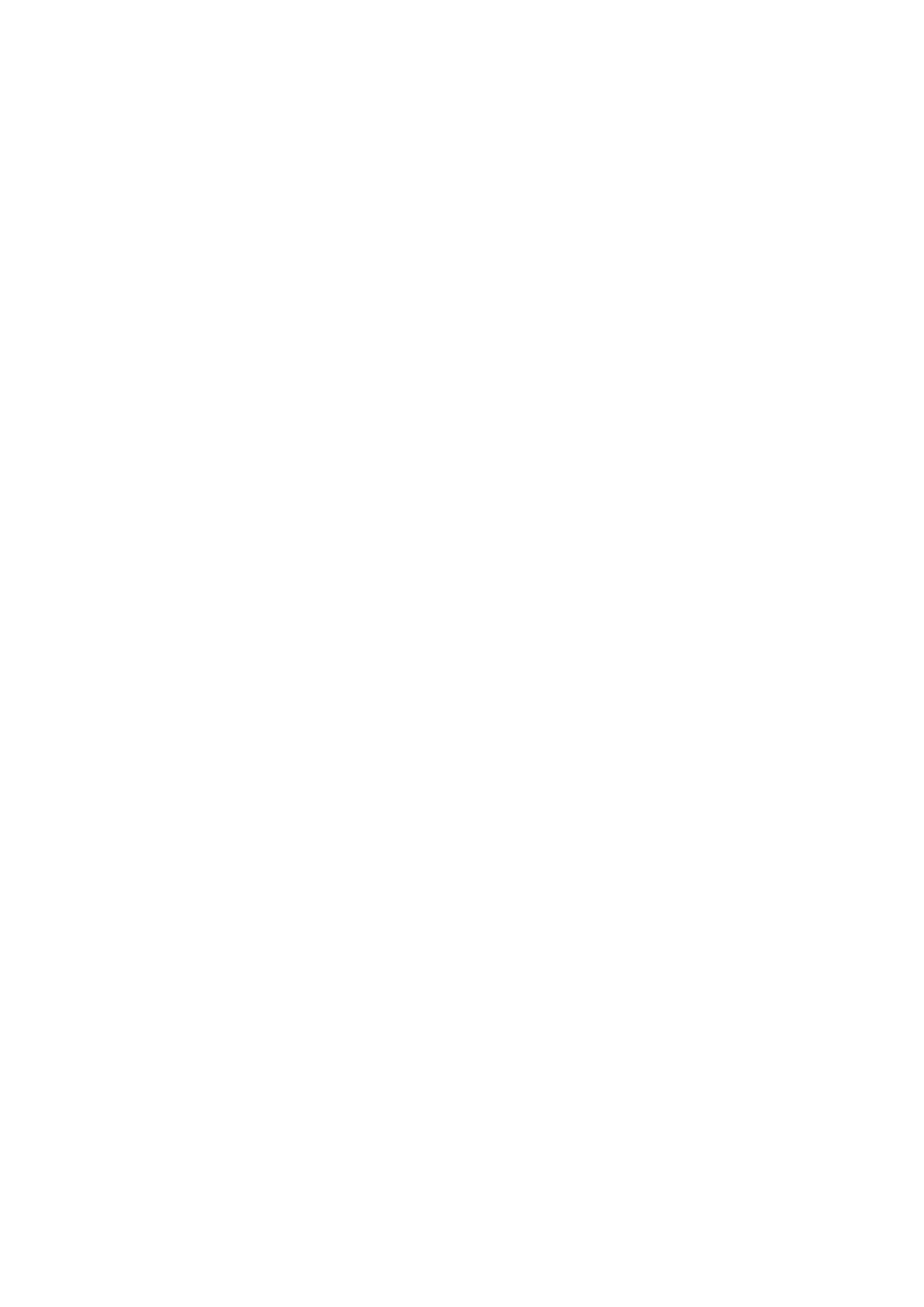## **Table of contents**

|          | <b>ÿWYOOyopypuŒ</b>     |                                 | Ò      |
|----------|-------------------------|---------------------------------|--------|
| K        | <b>Au</b> CE            | <b>GOLETY</b>                   | Ò      |
|          |                         |                                 |        |
|          | <b>ÿiN ABAdjooyb by</b> |                                 | Í      |
| ĨX       | KÀĚ                     |                                 | Í      |
| Ĩ        | IPŒ 如                   |                                 | Í      |
| K        | <b>Jv)Ä</b>             | <b>i</b> Dt^                    | Í      |
| 笝        | <b>by</b>               | $y_{00}$                        |        |
| Ñ        |                         | <b>Z Ўо (УБоУФИ)</b>            | Ĩ      |
| Ø        | Dt                      | <b>ØB6H/ŠV (PS665</b>           | ð      |
|          | Ň                       | <b>NOON</b><br><b>WKPEYOVES</b> | ð      |
|          | Ñ                       | <b>NOON</b><br><b>Koo</b>       | ñ      |
|          | Ø                       | <b>SB66</b><br><b>NOON</b>      | ñ      |
|          | Õ                       | voŒ<br>vuiRyje&b/YDt^           | Ô      |
|          | Õ                       | <b>сфусскийДDt^</b>             | Ô      |
|          | Ă<br>Ø                  | Dt<br><b>评</b>                  | Ô      |
| Ø        |                         | dyyPyGE (DH ^<br><b>TEVAV</b>   | Ô<br>Õ |
|          | Dy}<br>Ň                | þ                               | Õ      |
|          | Ň                       | √解理                             | Î      |
| 笝        | 正                       | <u> ({µ</u> уР                  | Í      |
| <b>Ø</b> | S BODY                  |                                 | ĺ      |
| Ĩ        | ÆGEDL                   |                                 | Í      |
| Ĩ        | WESOVODY                |                                 |        |
| Ĩ        | D                       | <b>酌颂</b>                       | Î      |
|          | <b>K</b>                | <b>ABAGEPTE MET VY.</b>         | Î      |
| K        | $\mathbf{\hat{y}}$      | G的时间                            | Ĩ      |
| Ø        | <b>Yoo LEEM</b>         |                                 | Ĩ      |
|          |                         |                                 |        |

**^Ÿ}vïW‰v]• îð**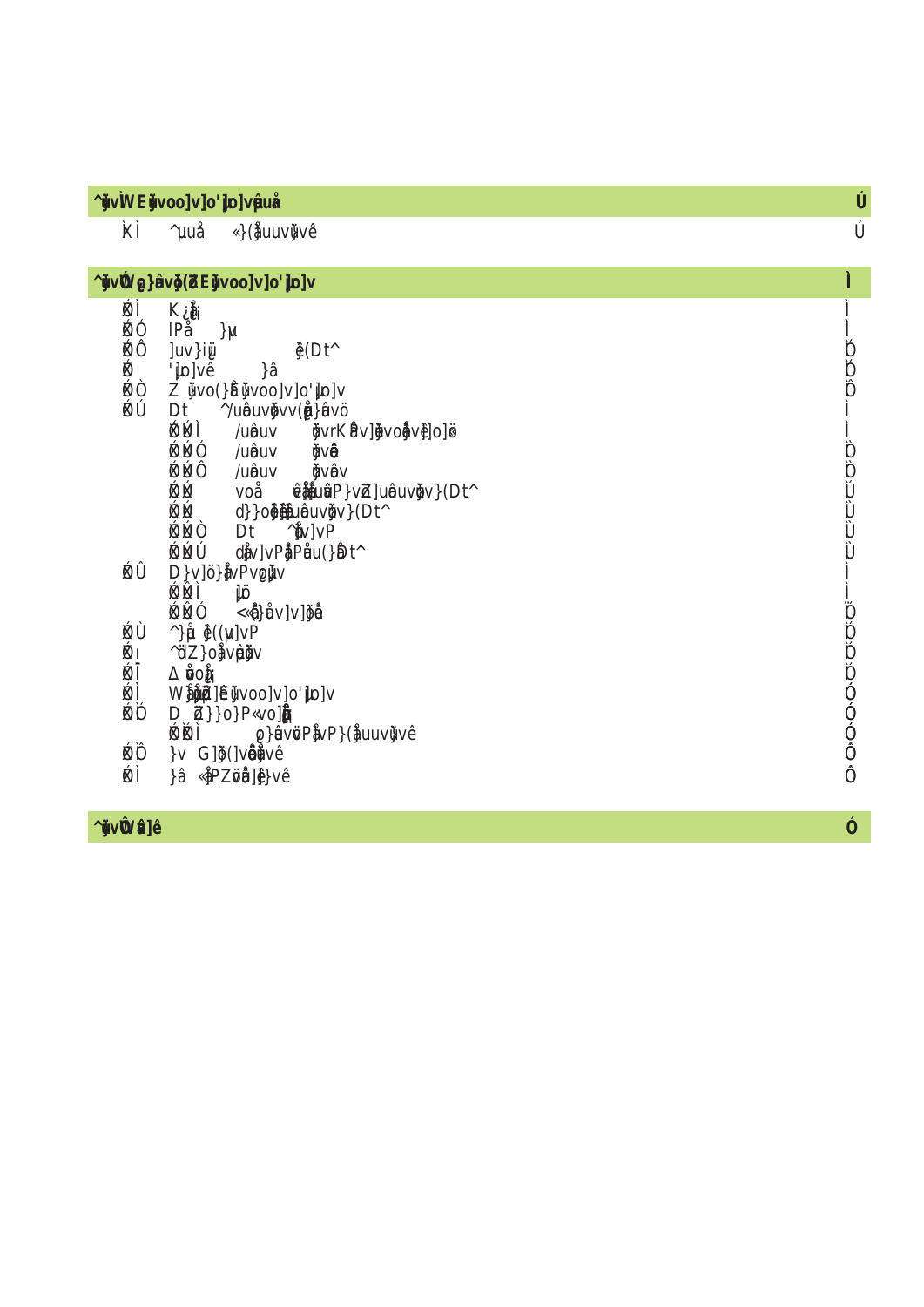

## **1.1 Summary of recommendations**

#### **1: Overarching Recommendations**

#### **Recommendation 1**

EMEWS is recommended for use in EDs when patients are waiting longer for review by a Treating Clinician than is recommended based on their Manchester Triage System (MTS) Category. Based on international experience, if patient flow into and through the hospital were more optimal, there would be little need to introduce a schedule of on-going monitoring. It is the responsibility of the Hospital Chief Executive Officer (CEO)/General Manager (GM) to optimise patient flow and to ensure timely and appropriate action is taken to eliminate/minimise ED crowding.

## Quality of evidence: **High**

Strength of recommendation: **Strong**

Responsible person/s for implementation: **Hospital Chief Executive Officer (CEO)/General Manager (GM)**

## **Recommendation 2**

Patients should be assigned to the track and trigger system appropriate to their age, condition and stage of their journey through the health system.

## Quality of evidence: **Expert Opinion**

Strength of recommendation: **Strong**

Responsible person/s for implementation: **Clinical staff**

## **2: Measurement and Documentation of Vital Signs**

#### **Recommendation 3**

Monitoring, using EMEWS, should be considered for all adult patients (≥16 years) in any ED setting following prioritisation using the Manchester Triage System.

## Quality of evidence: **Moderate**

Strength of recommendation: **Conditional** Responsible person/s for implementation: **Clinical staff**

#### **Recommendation 4**

To reduce risk in the ED environment the internationally recognised "heat" colour scheme should be used on the vital sign chart to denote parameter ranges.

Quality of evidence: **Moderate** Strength of recommendation: **Conditional** Responsible person/s for implementation: **Clinical staff**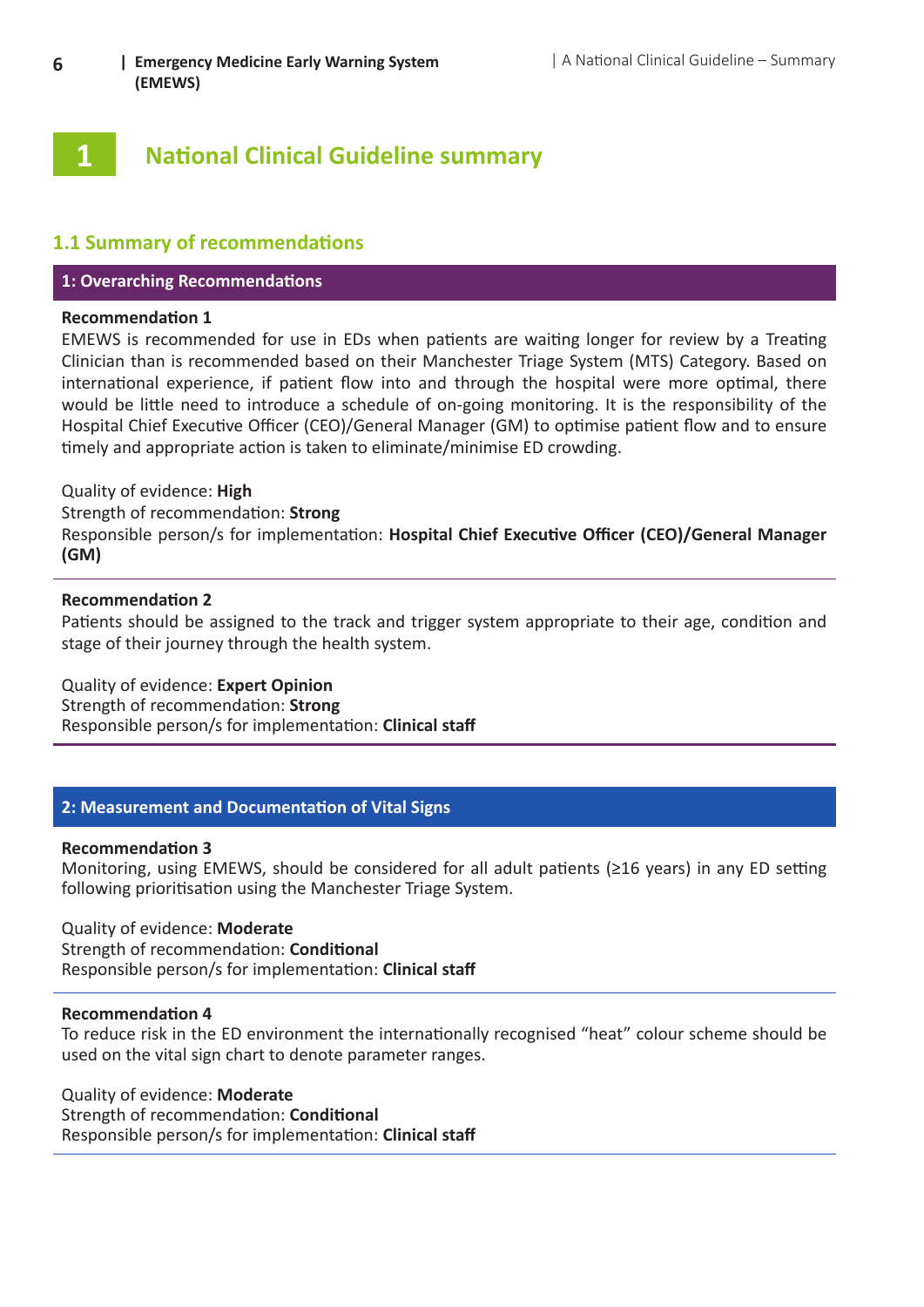#### **Recommendation 5**

EMEWS should complement care, not replace clinical judgement. Any concern about an individual adult patient warrants escalation, irrespective of the presence or absence of a trigger. The level of escalation should reflect the degree of clinical concern.

Quality of evidence: **Moderate**

Strength of recommendation: **Conditional** Responsible person/s for implementation: **Clinical staff**

#### **Recommendation 6**

The core EMEWS physiological parameters must be recorded as a baseline at triage. These are: Respiratory Rate (RR), Oxygen Saturation (SpO<sub>2</sub>), Fraction of inspired Oxygen (FiO<sub>2</sub>), Heart Rate (HR), Systolic Blood Pressure (SBP), Temperature (T) and Level of Consciousness (ACVPU: **A**lert/ **C**onfused/Respond to **V**oice/Respond to **P**ain/**U**nresponsive). The subsequent frequency of observations is initially determined by the triage category and presenting complaint until a patientspecific monitoring plan is in place.

Quality of evidence: **Moderate**

Strength of recommendation: **Conditional** Responsible person/s for implementation: **Clinical staff**

#### **Recommendation 7**

The technique of recording, measuring and monitoring of vital signs should be undertaken in line with recognised, evidence-based practice.

Quality of evidence: **High** Strength of recommendation: **Strong**

Responsible person/s for implementation: **Clinical staff**

#### **Recommendation 8a**

Staff concern is an important indicator of the level of illness/clinical status of an adult which may prompt a greater level of escalation and response than that indicated by the EMEWS alone.

Quality of evidence: **Moderate** Strength of recommendation: **Strong** Responsible person/s for implementation: **Clinical staff**

#### **Recommendation 8b**

Family concern is an important indicator of the level of illness of an adult which may prompt a greater level of escalation and response than that indicated by the EMEWS alone.

Quality of evidence: **Moderate** Strength of recommendation: **Strong** Responsible person/s for implementation: **Clinical staff**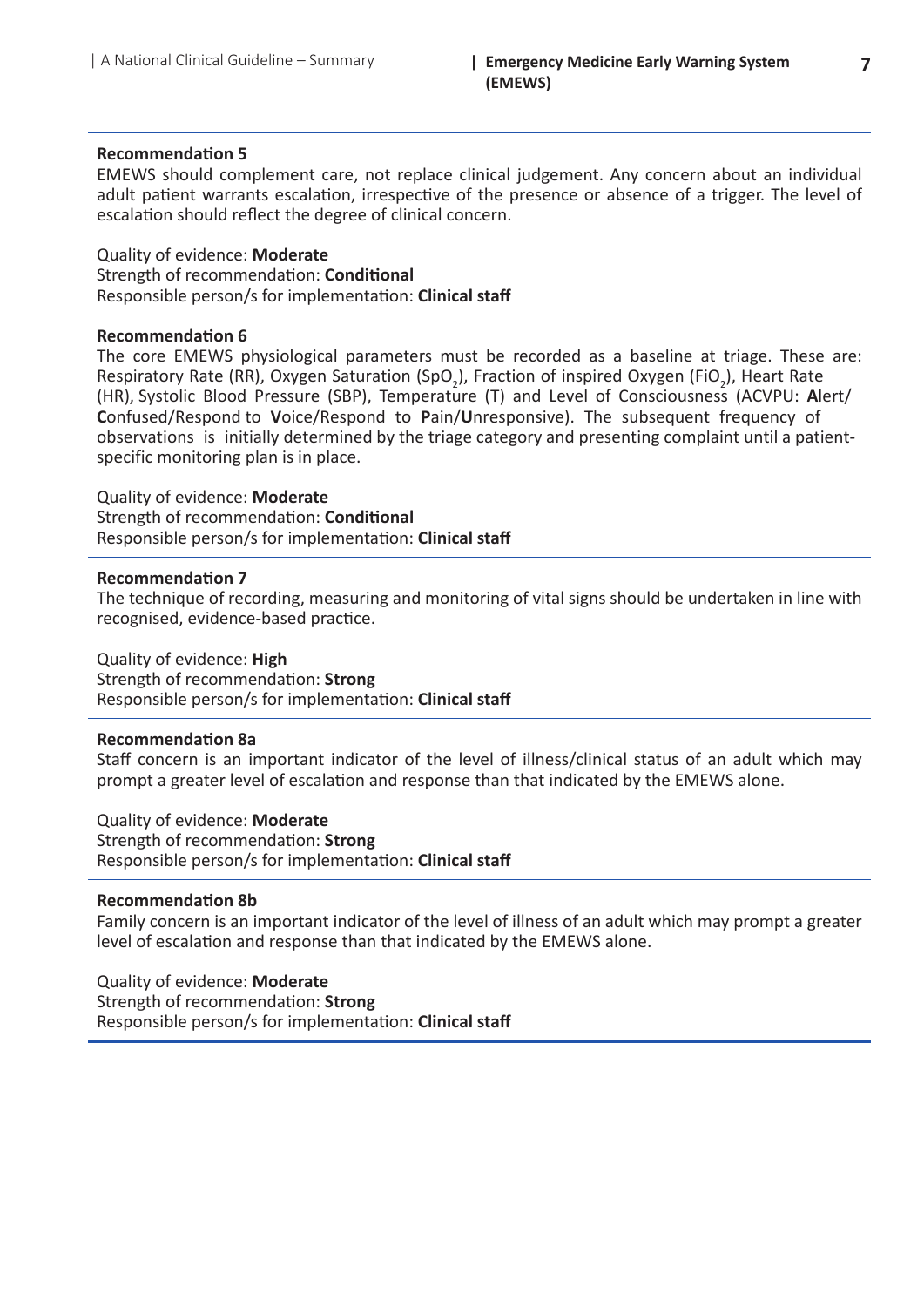## **3: Escalation of Care and Clinical Communication**

#### **Recommendation 9**

The EMEWS escalation protocol identifies the clinical escalation steps that should be taken in the event of any parameter/s being triggered.

Quality of evidence: **High** Strength of recommendation: **Strong** Responsible person/s for implementation: **Clinical staff**

#### **Recommendation 10**

The ISBAR and ISBAR<sub>3</sub> communication tools should be used when communicating clinical concern.

Quality of evidence: **High** Strength of recommendation: **Strong** Responsible person/s for implementation: **Clinical staff**

#### **Recommendation 11**

Following review by a treating clinician, a clinical management plan must be put in place and clearly documented as part of the EMEWS response.

Quality of evidence: **High** Strength of recommendation: **Strong** Responsible person/s for implementation: **Clinical staff**

#### **Recommendation 12a**

Any amendment to the Post-triage Monitoring Plan, such as frequency of vital sign measurement or trigger point, for a given patient with a pre-existing condition that affects their baseline physiological status, e.g. Chronic Obstructive Pulmonary Disease should only be decided by a doctor of Registrar grade or above.

Quality of evidence: **Very Low/Expert Opinion** Strength of recommendation: **Conditional** Responsible person/s for implementation: **Clinical staff**

#### **Recommendation 12b**

In a situation where an unwell but stable adult would normally have triggered escalation using EMEWS, a Medical Escalation Agreement may be made by a doctor of Registrar grade or above for a maximum period of four hours.

Quality of evidence: **Very Low/Expert Opinion** Strength of recommendation: **Conditional** Responsible person/s for implementation: **Clinical staff**

#### **Recommendation 12c**

Any amendment to the Post-triage Monitoring Plan or Medical Escalation Agreement must be clearly communicated and documented in the patient's ED chart.

#### Quality of evidence: **Moderate**

Strength of recommendation: **Conditional** Responsible person/s for implementation: **Clinical staff**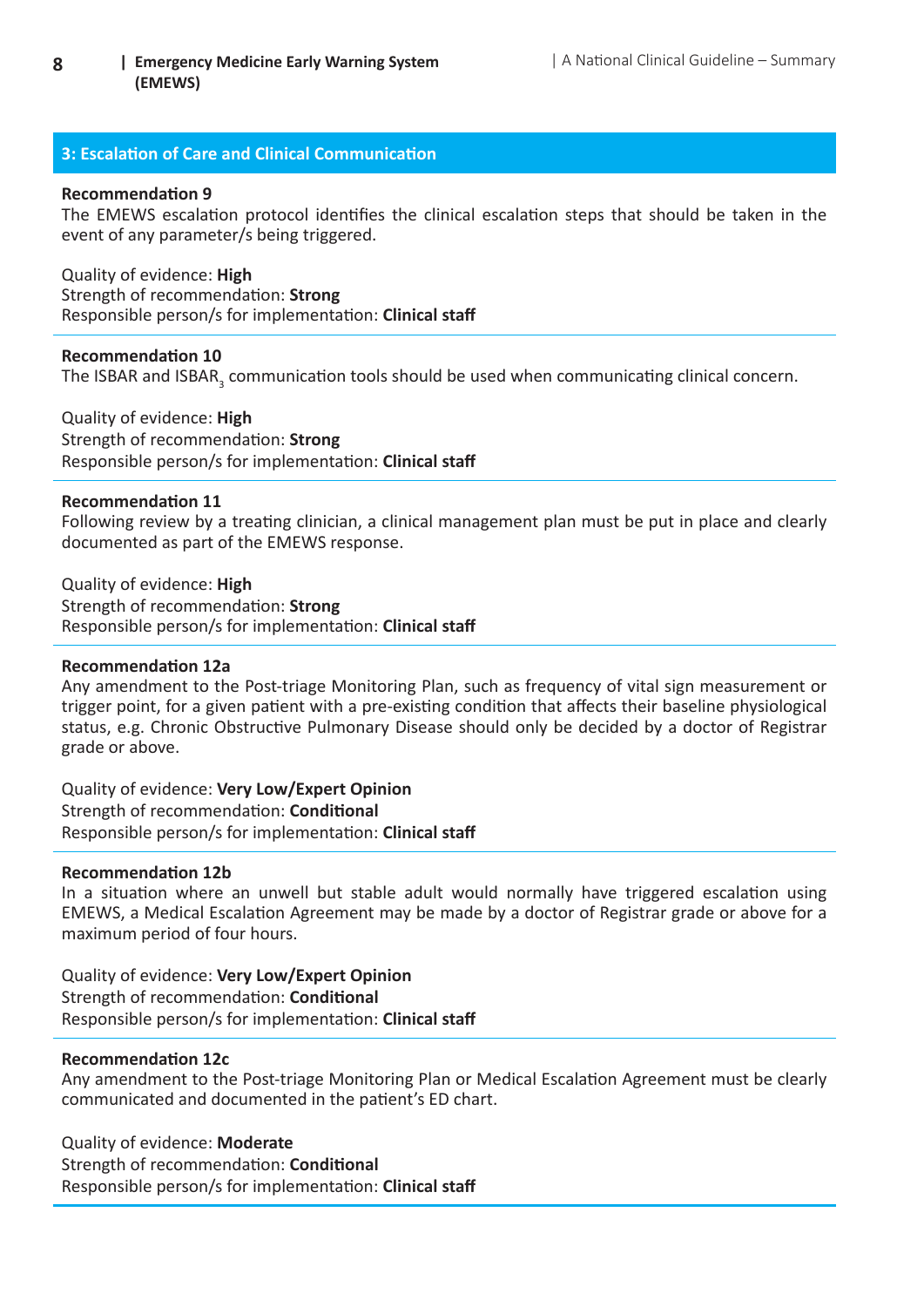## **4: Adult Sepsis**

#### **Recommendation 13**

In patients with a clinical suspicion of sepsis adherence to the NCEC National Clinical Guideline No. 6 Sepsis Management is strongly recommended.

Quality of evidence: **High**

Strength of recommendation: **Strong**

Responsible person/s for implementation: **Clinical staff**

#### **5: Governance**

## **Recommendation 14a**

The Hospital Chief Executive Officer (CEO)/General Manager (GM), Clinical Director (CD) and Director of Nursing (DoN) of each hospital or hospital group are accountable for the operation of the EMEWS. A formal governance structure, such as a "Management of the Deteriorating Patient" governance committee, should oversee and support the local resourcing, implementation, operation, monitoring and assurance of the EMEWS.

Quality of evidence: **Moderate**

#### Strength of recommendation: **Conditional**

Responsible person/s for implementation: Hospital **Chief Executive Officer (CEO)/General Manager (GM), Clinical Director (CD) and Director of Nursing (DoN)**

#### **Recommendation 14b**

The "Management of the Deteriorating Patient" governance committee should identify a named individual/s to coordinate local EMEWS implementation e.g. a clinical facilitator.

#### Quality of evidence: **Moderate**

Strength of recommendation: **Conditional**

Responsible person/s for implementation: **Chief Executive Officer (CEO)/General Manager (GM), Clinical Director (CD) and Director of Nursing (DoN)**

#### **Recommendation 15a**

An appropriately experienced and trained nursing resource is required 24 hours a day for post-triage assessment as this is new work distinct from triage and other current emergency nursing roles. The use of the latest technological developments in patient monitoring should be explored.

Quality of evidence: **Moderate**

Strength of recommendation: **Conditional** Responsible person/s for implementation: **Clinical staff**

#### **Recommendation 15b**

An appropriately trained senior Emergency Medicine doctor should be available 24 hours a day to support junior medical and nursing staff in the ED.

Quality of evidence: **Moderate**

Strength of recommendation: **Conditional** Responsible person/s for implementation: **Clinical staff**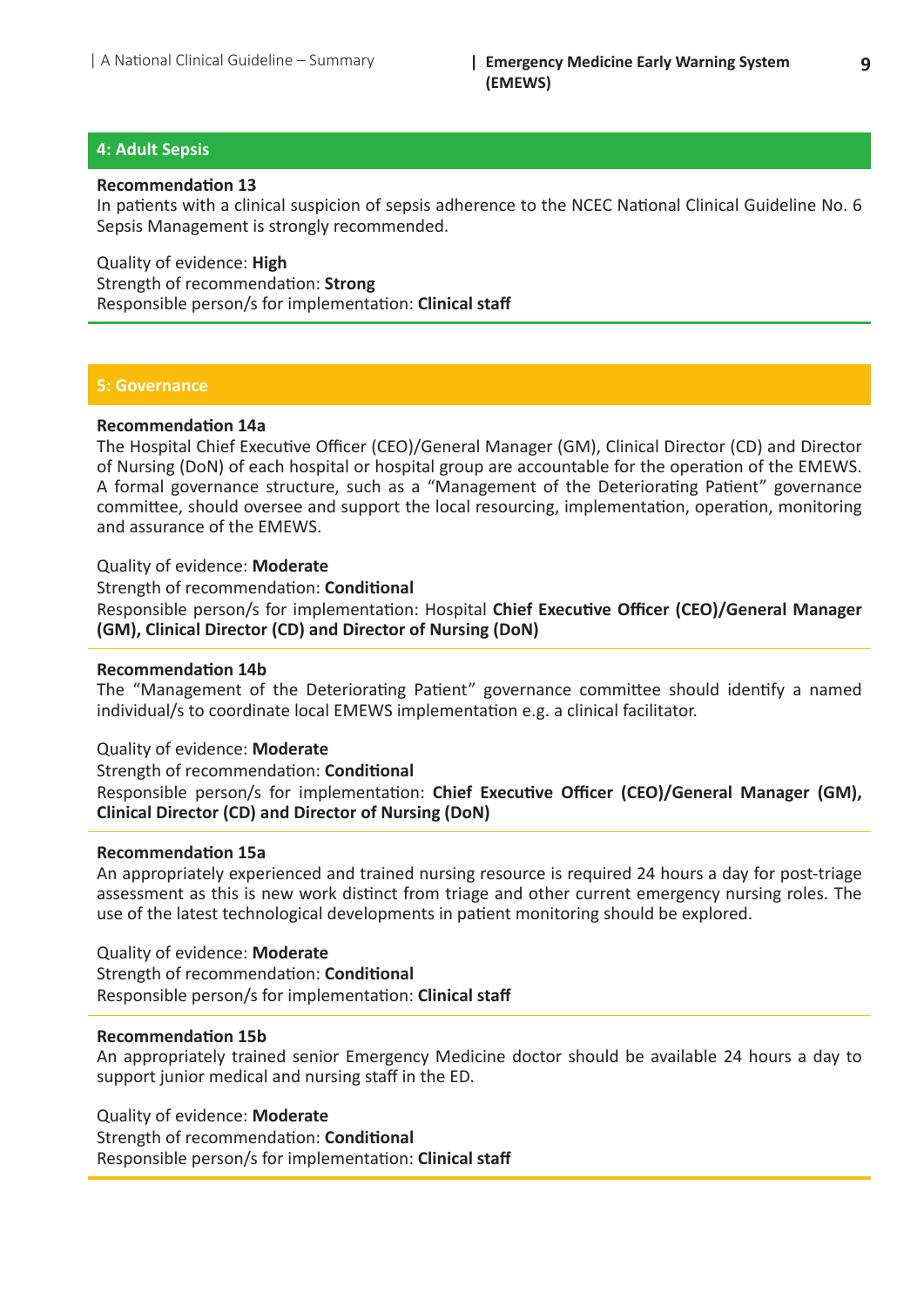## **6: Education**

#### **Recommendation 16**

The Hospital Chief Executive Officer (CEO)/General Manager (GM) and Director of Nursing (DoN) in each hospital must ensure that EMEWS education is provided to all clinicians who work in the ED.

#### Quality of evidence: **Moderate**

Strength of recommendation: **Conditional**

Responsible person/s for implementation: **Chief Executive Officer (CEO)/General Manager (GM), Clinical Director (CD) and Director of Nursing (DoN)**

## **7: Supporting Practices**

## **Recommendation 17**

Hospitals should implement safety practices that enhance EMEWS and lead to greater situational awareness among clinicians and multidisciplinary teams.

## Quality of evidence: **Moderate**

Strength of recommendation: **Conditional**

Responsible person/s for implementation: **Chief Executive Officer (CEO)/General Manager (GM), Clinical Director (CD) and Director of Nursing (DoN)**

## **8: Evaluation and Audit**

#### **Recommendation 18a**

Clinical audit should be used to aid implementation and quality-assure EMEWS.

#### Quality of evidence: **High**

Strength of recommendation: **Strong** Responsible person/s for implementation: **Clinical staff**

#### **Recommendation 18b**

EMEWS should be supported through the application of quality improvement methods, such as engagement strategies, testing and measurement to ensure successful implementation, sustainability and future progress.

Quality of evidence: **Moderate** Strength of recommendation: **Conditional** Responsible person/s for implementation: **Clinical staff**

## **9: Electronic monitoring technology**

#### **Recommendation 19**

Electronic monitoring technology should be utilised, where possible, to record physiological parameters.

Quality of evidence: **Moderate** Strength of recommendation: **Strong** Responsible person/s for implementation: **Clinical staff**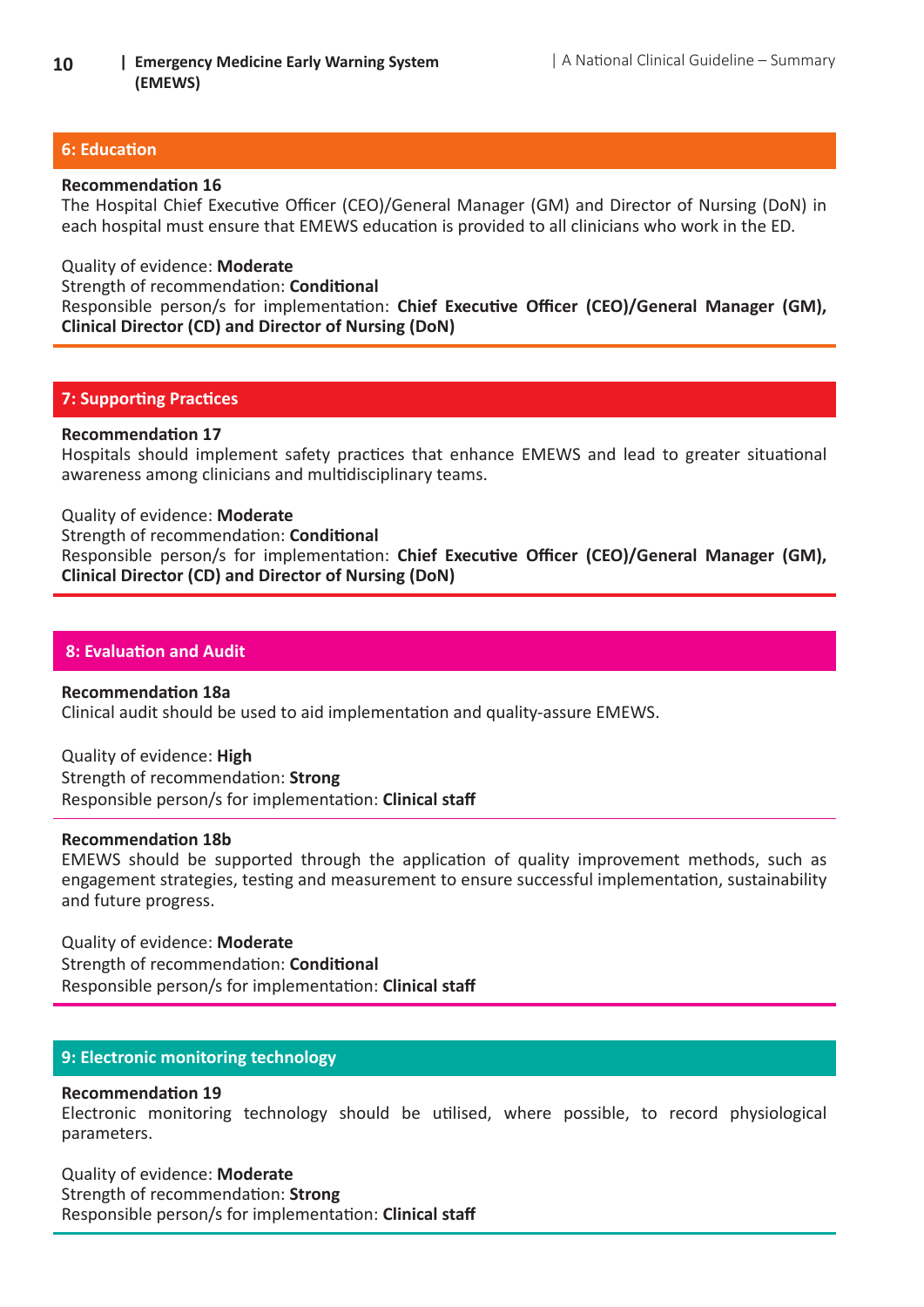## **2 Development of the National Clinical Guideline**

## **2.1 Overview**

The Emergency Medicine Early Warning System (EMEWS) has been developed in response to concerns that Emergency Department (ED) patients are at risk of clinical deterioration between the time they are triaged and the time they are assessed by a Treating Clinician and that there may be a delay in recognising this deterioration if the patient is not appropriately monitored. These patients have undifferentiated, undiagnosed conditions with the potential for rapid change in their physiological status and have only been assessed once in the ED i.e. at triage.

The development of such a system is a specific recommendation in the *Report of the investigation into the Quality, Safety and Governance of the care provided by the Adelaide and Meath Hospital, Dublin incorporating the National Children's Hospital (AMNCH) for patients who require Acute Admission* (Health Information and Quality Authority, May 2012) (hereafter referred to as the HIQA Tallaght Report).

Crowded and under-resourced EDs will have relatively larger numbers of such patients waiting for longer periods of time thereby increasing the clinical risk. The international literature and media report tragic examples of ED patients who have deteriorated and died in ED waiting rooms. While EMEWS reduces the risk of a patient's clinical deterioration going unnoticed in the ED setting, it does not and cannot address the root cause of this risk which requires appropriate demand-capacity management and resourcing of EDs. EMEWS should not be seen as either a legitimisation of ED crowding or a means of obviating the urgent need to properly address this unsafe phenomenon.

The financial cost of implementing EMEWS (or any other early warning system) could be significantly reduced if patient egress from the ED to in-patient areas was optimised. The post-triage nursing reviews for patients in the waiting area would then only be required during periods where there was a surge in activity.

The EMEWS guideline has been designed to interface seamlessly with the Manchester Triage System which is the nationally recommended ED triage approach for adult patients and, insofar as this is practical or appropriate, align with other tools in use for patients at different stages of their journey through the hospital system.

## **2.2 Background**

EMEWS has been developed in response to staff concerns that certain adult patients in EDs are at risk of clinical deterioration between the time they have been prioritised using the Manchester Triage System and the time they are assessed by a Treating Clinician. There may be a delay in recognising this deterioration if the patient is not appropriately monitored. It is also a specific recommendation in the Tallaght HIQA Report, 2012. These are patients with undifferentiated presentations with the potential for rapid change in their physiological status that have only been assessed once in the ED i.e. at triage. The guideline is intended to add structure to the often *ad hoc* nursing review process in EDs. Crowded and under-resourced EDs will have relatively larger numbers of such patients waiting for longer periods of time, thus increasing the clinical risk. The international literature reports increased rates of adverse events (Hendrie et al, 2017) and in-hospital mortality at 10 days (Richardson, 2006; Bernstein et al, 2009; Richardson and Mountain, 2009; Sun et al, 2013) in patients who are admitted at times of crowding.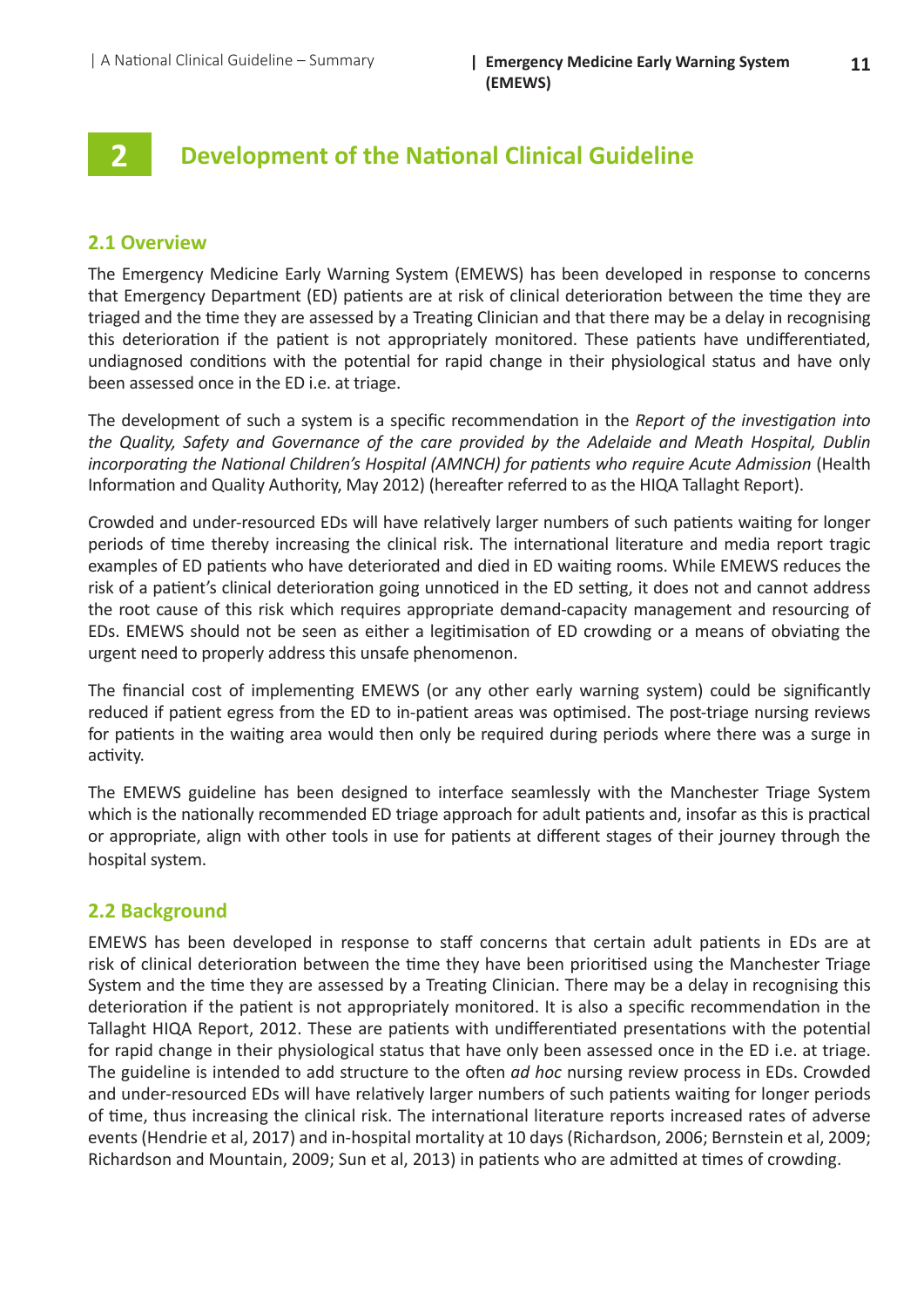## **2.3 Aim and objectives of EMEWS**

The purpose of this NCEC National Clinical Guideline is to implement a standardised Emergency Medicine early warning system in order to improve the recognition and response to clinical deterioration in adult patients in the ED.

EMEWS will:

- (a) Ensure the safe, timely and appropriate monitoring and management of adult patients from triage through to assessment by a Treating Clinician and until they are discharged or admitted under the care of an in-patient consultant.
- (b) Enhance the quality of adult patient care through a standardised, structured approach to ED patient monitoring.
- (c) Integrate with other early warning systems to enable seamless patient monitoring across the entire patient pathway.
- (d) Assist in the overall management of clinical risk and improved quality of patient care.
- (e) Reduce patient concerns and enhance satisfaction with the service.
- (f) Represent a standard for service provision and facilitate service auditing and monitoring of the safety and quality of care in the ED.

## **2.4 Guideline scope**

This NCEC National Clinical Guideline (NCG) applies to adult patients (16 years and older) attending an Emergency Department in Ireland. Following the application of Manchester Triage as a prioritisation filter the target population for the guideline is further refined through the use of the inclusion criteria (detailed in Section 2.8.2 of the full guideline). The guideline covers the phase of care from triage to discharge or decision to admit. This NCG should be used in conjunction with the following NCEC NCGs:

- No. 1 National Early Warning Score (NEWS) in non-pregnant admitted adult patients
- No. 4 Irish Maternity Early Warning System (IMEWS) in women with a confirmed pregnancy and for up to 42 days post-natally
- No. 5 Communication (Clinical Handover) in Maternity Services
- No. 6 Sepsis Management
- No. 11 Communication (Clinical Handover) in Acute and Children's Services
- No. 12 Paediatric Early Warning System (PEWS) in Paediatric in-patients.

This guideline makes recommendations on the process of implementation and utilisation of EMEWS. It is relevant to hospital management, healthcare professionals, patients and their families. It is intended to complement, not replace, clinical judgement. Cases should be considered individually and, where necessary, discussed with a senior or more experienced colleague.

The intended audience for this guideline is primarily the clinical staff in the ED. However successful implementation requires support from the Chief Executive Officer (CEO)/General Manager (GM), Clinical Director (CD) and Director of Nursing (DoN) at both hospital group and hospital level.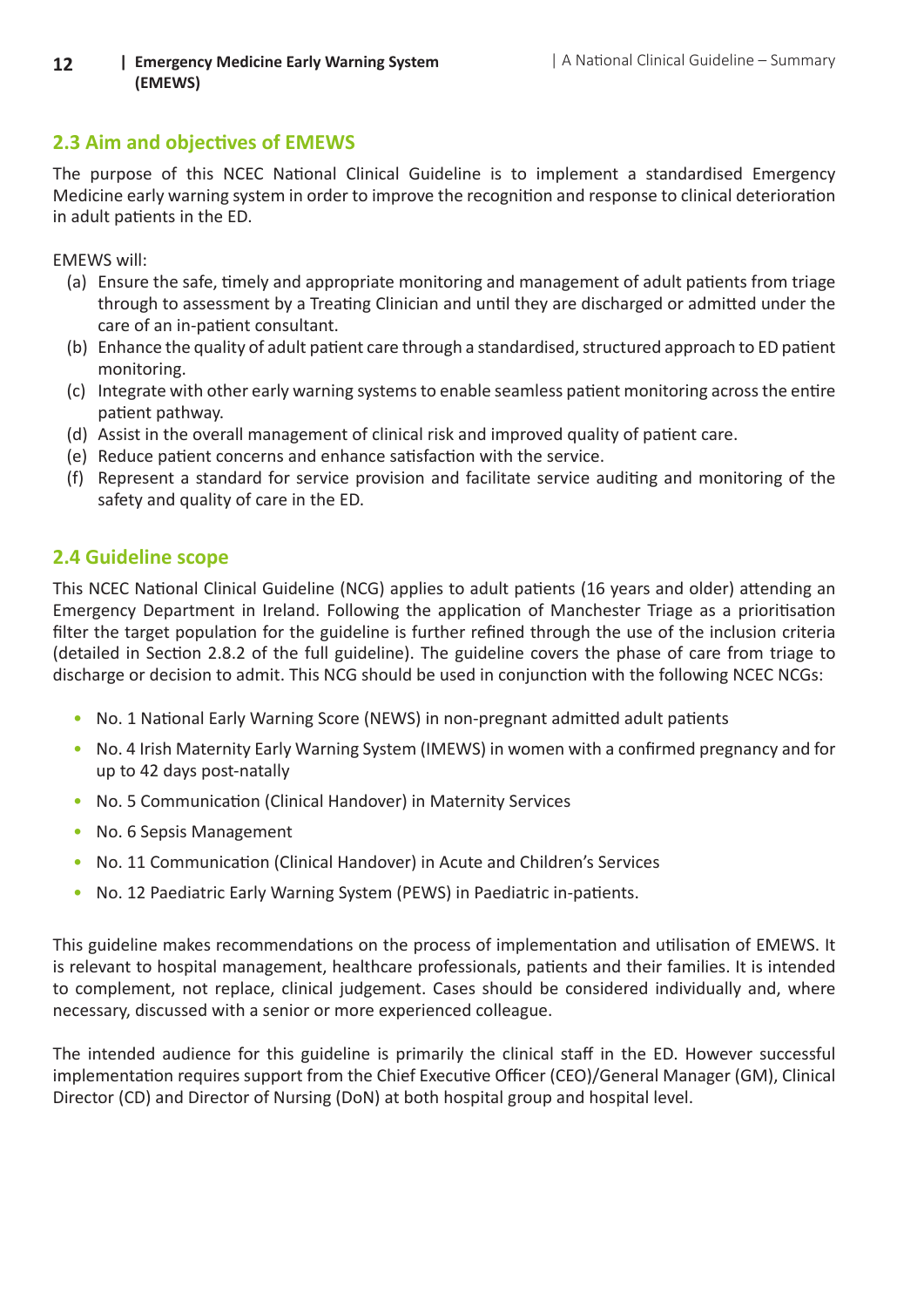Healthcare professionals attending to patients in the ED should be aware that there are a number of charts in use for different patient populations and phase of care as detailed in the following table:

| <b>Patient Group</b>         | <b>Phase of care</b>                                                                                                                                                                                                                        |
|------------------------------|---------------------------------------------------------------------------------------------------------------------------------------------------------------------------------------------------------------------------------------------|
| Children (under<br>16 years) | Irish Childrens' Triage System (ICTS) is used for Triage<br>Paediatric Early Warning System (PEWS) is used for children (under 16 years)<br>following the decision to admit.                                                                |
| Pregnant<br>Women            | Irish Maternity Early Warning System (IMEWS) $-$ is used for women with a<br>confirmed pregnancy and up to 42 days post-partum (some presentations will also<br>require the use of the Glasgow Coma Scale Score aspect of the EMEWS chart). |
| In-patients                  | <b>National Early Warning Score (NEWS)</b> $-$ is used for adult patient (16 years and<br>over) following the decision to admit.                                                                                                            |

EMEWS is designed to interface with other National Clinical Guidelines as shown below.

| <b>National Clinical Guideline</b>                  | <b>Pre-admission</b> | <b>Decision to admit</b> | Post-admission |
|-----------------------------------------------------|----------------------|--------------------------|----------------|
| <b>EMEWS</b>                                        |                      |                          |                |
| <b>NEWS (NCEC NCG No. 1)</b>                        |                      |                          |                |
| <b>IMEWS (NCEC NCG No. 4)</b>                       |                      |                          |                |
| PEWS (NCEC NCG No. 12)                              |                      |                          |                |
| Sepsis (NCEC NCG No. 6)                             |                      |                          |                |
| <b>Clinical Handover (NCEC NCGs Nos 5 &amp; 11)</b> |                      |                          |                |

## **2.5 Rationale for a National Clinical Guideline**

Analysis of 576 hospital deaths reported to the UK's National Patient Safety Agency's (NPSA) National Reporting and Learning System (NRLS) over a one-year period identified that 11% were as a result of deterioration not recognised or acted upon. Failures were identified at a number of points in the care process (NPSA Reports 2007 cited in Patient Safety First, 2008). EMEWS is intended to address the risk of a patient's clinical deterioration going unnoticed in the ED setting. The recording system currently used by the State Claims Agency is unable to identify specific cases of clinical deterioration during the phase of the patient's journey from triage to review by a treating clinician.

Prior to the HIQA Tallaght Report (2012) the development of an ED-specific system of physiological monitoring had already been seen by the National Emergency Medicine Programme (EMP) as an important area for development.

Through NCEC endorsement of EMEWS, there is a complete suite of tools for use in acute hospitals for the detection of deteriorating patients from their presentation in the ED through to discharge from hospital. EMEWS has been designed to align closely with the other systems for the detection of deterioration in patients within the context of the undifferentiated, undiagnosed nature of presentations to ED. Adult patients will transfer to the NEWS (NCEC NCG No. 1) following the decision to admit. Women who are deemed to require post-triage monitoring with a confirmed pregnancy or who are up to 42 days post-partum will be commenced on the IMEWS (NCEC NCG No. 4) following triage (the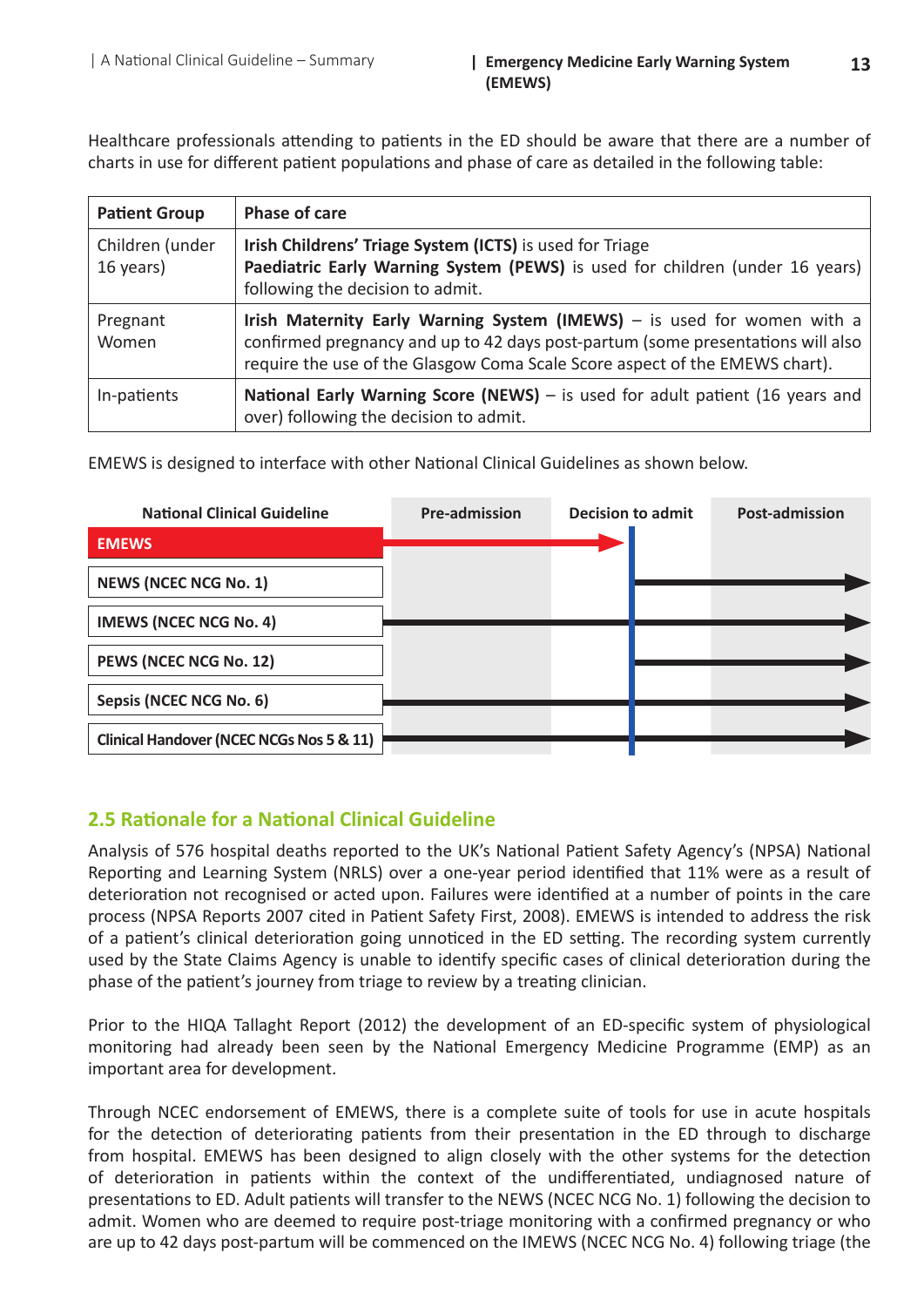## **14 | Emergency Medicine Early Warning System (EMEWS)**

Glasgow Coma Scale score component of the EMEWS may also be required depending on the presenting complaint). Children are triaged using the Irish Children's Triage System (ICTS) and transfer to the PEWS (NCEC NCG No. 12) following the decision to admit.

Whereas other NCGs are considered the appropriate track and trigger systems (TTS) for particular settings or patient cohorts e.g. general hospital wards or pregnant women, expert consensus concluded that clinical escalation in the ED requires an approach that recognises the needs of patients in the unique environment of the ED. The EMP therefore explored an ED-specific monitoring which escalation system cognisant that any such ED system should be aligned with existing tools to the greatest extent possible.

Tools for monitoring and escalation in hospital in-patient wards have been in use for a number of years both in Ireland and internationally. The NEWS (NCEC NCG No. 1) and the Compass<sup>®</sup> Training Programme, developed in Australia, have been implemented across acute hospitals in Ireland. An investigation of track and trigger type systems - both single and aggregate scoring, was undertaken by EMP which found that there was no international standard or system specifically for the ED and while early warning system tools were in use in some EDs and in some countries, the prevalence of their use in the ED environment was low.

Recognising and responding to clinical deterioration is an essential element of effective care, according to Standard 2.2 of the National Standards for Safer Better Healthcare (HIQA, 2012) which requires that "Care is planned and delivered to meet the individual service user's initial and on-going assessed healthcare needs, while taking account of the needs of other service users".

EMEWS is designed to be compatible with NEWS (NCEC NCG No. 1) and IMEWS (NCEC NCG No. 4). It will align with pre-hospital systems of physiological monitoring and clinical escalation when developed. This will facilitate the continuity of physiological monitoring from pre-hospital care through to hospital discharge for all patient groups, reducing clinical risk and improving the quality of care.

## **2.6 EMEWS implementation and future development**

## *2.6.1 Implementation - Organisational responsibility*

In very simple terms any health system has essentially four options available to it in response to patients at risk of deterioration in an ED

- Do nothing
- Adopt a tool developed for a different environment
- Develop an ED specific early warning system
- Resolve the major contributing factor of crowding.

The consensus view taken by clinical experts was that the preferable approach was to develop an EDspecific fit-for-purpose early warning system.

The Chief Executive Officer (CEO)/General Manager (GM), Director of Nursing (DoN) and the Clinical Director (CD) of the hospital have corporate responsibility for the implementation of EMEWS and to ensure that all relevant staff are appropriately supported to implement the guideline. The EMEWS guideline should be reviewed by the multidisciplinary clinical team and senior management in the hospital to implement the recommendations. All clinical staff with responsibility for the care of patients in the ED are expected to:

• Comply with the EMEWS guideline and any related procedures or protocols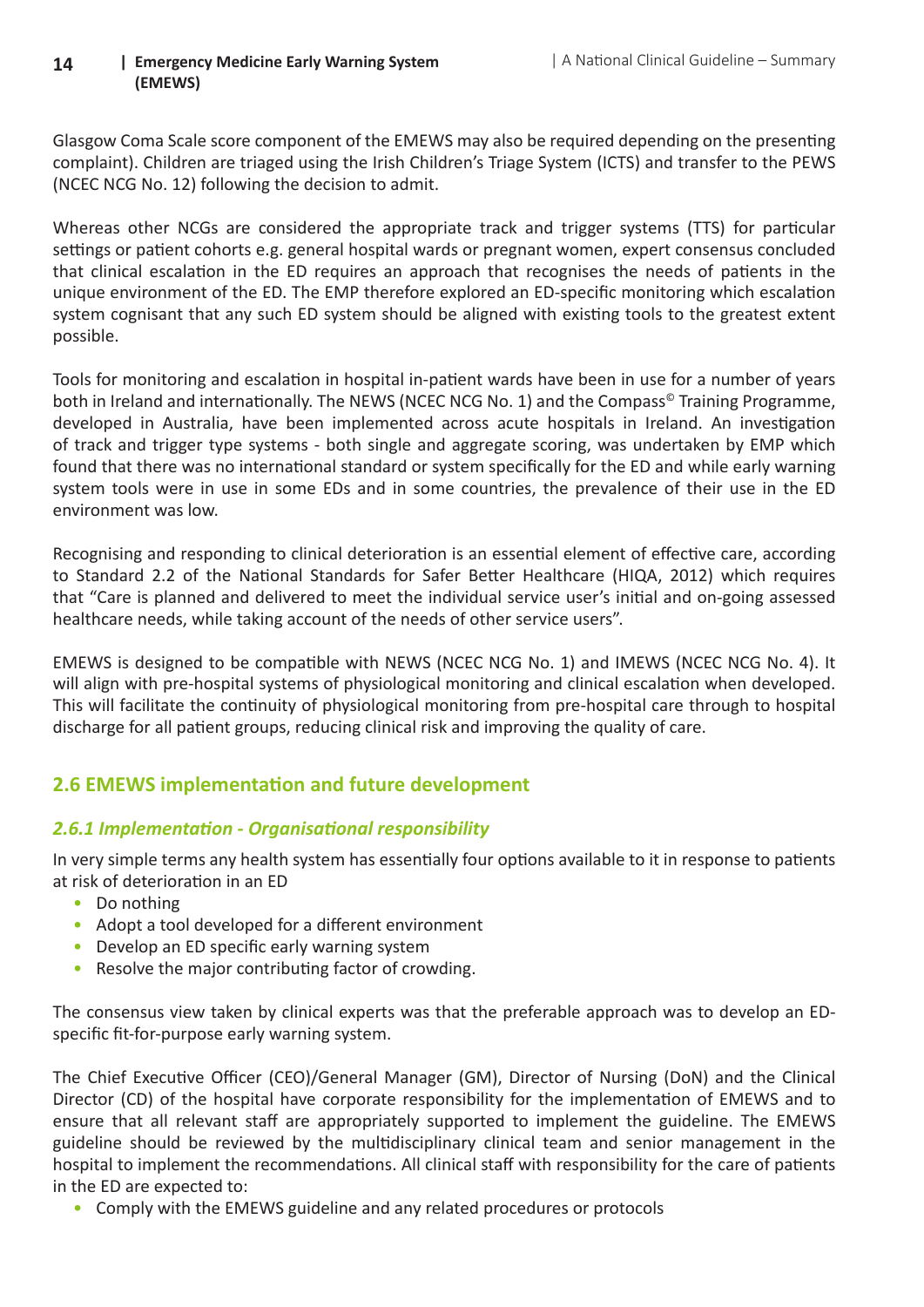- Adhere to their code of conduct and professional scope of practice as appropriate to their role and responsibilities
- Maintain their competency for the management and treatment of patients in the ED.

Implementing change in the healthcare environment can present many challenges. Implementation of EMEWS in EDs in Ireland represents a major change in the practice of ED nursing and medical care. The complexity and challenge of this intervention should not be underestimated. It will affect the care of a significant proportion of the 1.2 million patients who attend Ireland's EDs each year and the daily work of approximately 1,500 nurses and 500 doctors, clerical staff and other support staff in EDs across the country. It is clear that extensive training, on-going refinement and considerable support will be needed to ensure the success of this practice change. It is imperative that all EDs should be adequately resourced to enable the full implementation of all elements of EMEWS but this cannot be done at the expense of other important elements of clinical care. The resource implications of implementing this guideline are set out in Appendix 10 of the full guideline The full budget impact analysis is in Appendix 8 of the full guideline.

EMEWS represents guidance developed by experienced ED nurses and doctors based on best-evidence where available and "field-tested" by front-line ED clinical staff. Experience gained during pilot testing of EMEWS in three major EDs identified a number of key enablers and barriers to effective implementation and sustainable practice of the EMEWS. All ED and Hospital Group Management teams will need to manage these and other factors specific to their local environments to enable the best possible use of EMEWS. ED staffing constraints and excessive demands placed on nursing staff resources by ED crowding are major concerns, particularly with regard to the 24/7 provision of Post-triage patient monitoring. These challenges will need to be addressed, for the successful introduction on EMEWS.

The EMP Emergency Department Nursing Workforce Planning Framework (HSE 2016) and the work undertaken by the Taskforce on Staffing and Skill Mix for Nursing Phase II – Emergency Care Settings (Chief Nursing Office, Department of Health) can be utilised by hospital management and EDs to assist in identifying the appropriate level of resources required for the implementation of EMEWS.

The EMEWS Guideline will be circulated and disseminated through the professional networks who participated in developing and reviewing this document. The guideline will also be available on the HSE, NCEC and professional bodies' websites.

## *2.6.2 Implementation steps*

While the CEO/GM, DoN and the CD of the hospital have responsibility for the implementation of EMEWS, a project team consisting of ED staff and senior management should be established to facilitate implementation. This team would set the local timeline for achieving full implementation. It is recommended that hospitals use quality improvement (QI) methodology when implementing EMEWS. Such methods enhance stakeholder engagement and support local adoption through the use of provision testing, measurement and feedback of the key interventions. Recognition must also be given to the complex task of improving patient safety climate (beliefs and attitudes) and culture (actions) that successful implementation of the EMEWS depends upon.

## *2.6.3 Implementation plan*

• Establish a steering group under the governance of the hospital's "Management of the Deteriorating Patient Governance Committee". The steering group needs to have representation from all stakeholders involved with the local implementation of EMEWS.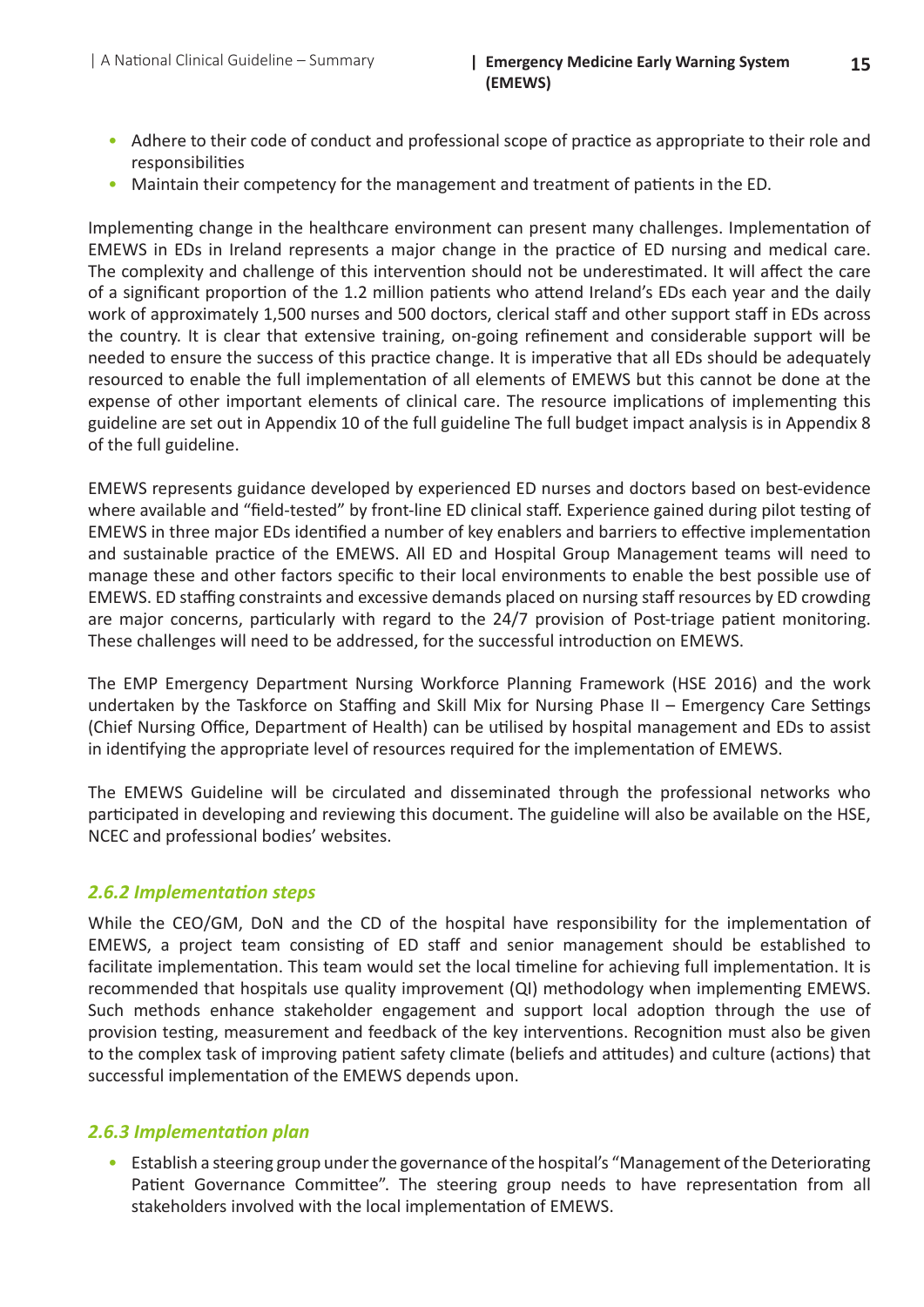- Identify the one-off costs and recurring costs at ED level that impact on the implementation of EMEWS and source relevant funding.
- Review pages one and four of the EMEWS chart to identify any local modifications required. Arrange for testing of the modifications if required.
- Arrange with procurement for the printing of the new documentation.
- Identify trainers and champions for the project.
- Develop a training plan. Ideally the training should be undertaken in a multidisciplinary format.
- Plan to "go-live" when a minimum of 75% of each discipline are trained.
- Ensure trainers/champions are available on each shift following "go-live" to troubleshoot issues that arise in practice.
- Set a review date for 1 month after the "go-live".
- Have a comment book available for staff to record challenges faced during implementation. Items raised by staff should be discussed at post-implementation review and a consensus developed to resolve issues.
- Keep staff informed of progress.

## *2.6.4 Enablers and barriers impacting on the implementation of EMEWS*

The successful implementation of EMEWS will be dependent on many factors, of which the key areas are:

- Nurse staffing
- Infrastructure and equipment
- ED flow
- ED information systems
- Documentation
- ISBAR implementation
- Triage skills
- Post-triage training
- Clinical Escalation
- Audit and Improvement
- Interface with other early warning systems.

| <b>Implementation of Emergency Medicine Early Warning System</b> |                                                                                        |                                                                                                             |  |  |  |
|------------------------------------------------------------------|----------------------------------------------------------------------------------------|-------------------------------------------------------------------------------------------------------------|--|--|--|
| <b>Issue</b>                                                     | <b>Enablers</b>                                                                        | <b>Barriers</b>                                                                                             |  |  |  |
| <b>Nurse Staffing</b>                                            | Appropriate staffing levels and skill-mix                                              | Nurse staffing shortages                                                                                    |  |  |  |
|                                                                  | at all times                                                                           | Over-reliance on agency staff who may not be<br>trained on EMEWS                                            |  |  |  |
|                                                                  |                                                                                        | ED crowding resulting in increased demand for<br>nursing care                                               |  |  |  |
|                                                                  | Sufficient CNM staffing levels to allow<br>Nurse-in-Charge consultation as<br>required | Excessive workload demands on Nurse-in-<br>Charge of ED/zone                                                |  |  |  |
| Infrastructure and                                               | Appropriate environment and                                                            | Lack of mobile equipment for vital signs                                                                    |  |  |  |
| equipment                                                        | equipment for Post-Triage Monitoring                                                   | Lack of resources to explain Post-Triage<br>Emergency Nursing Review to patients e.g.<br>waiting room media |  |  |  |
|                                                                  |                                                                                        | Lack of cubicle access for Post-Triage<br><b>Emergency Nursing Review</b>                                   |  |  |  |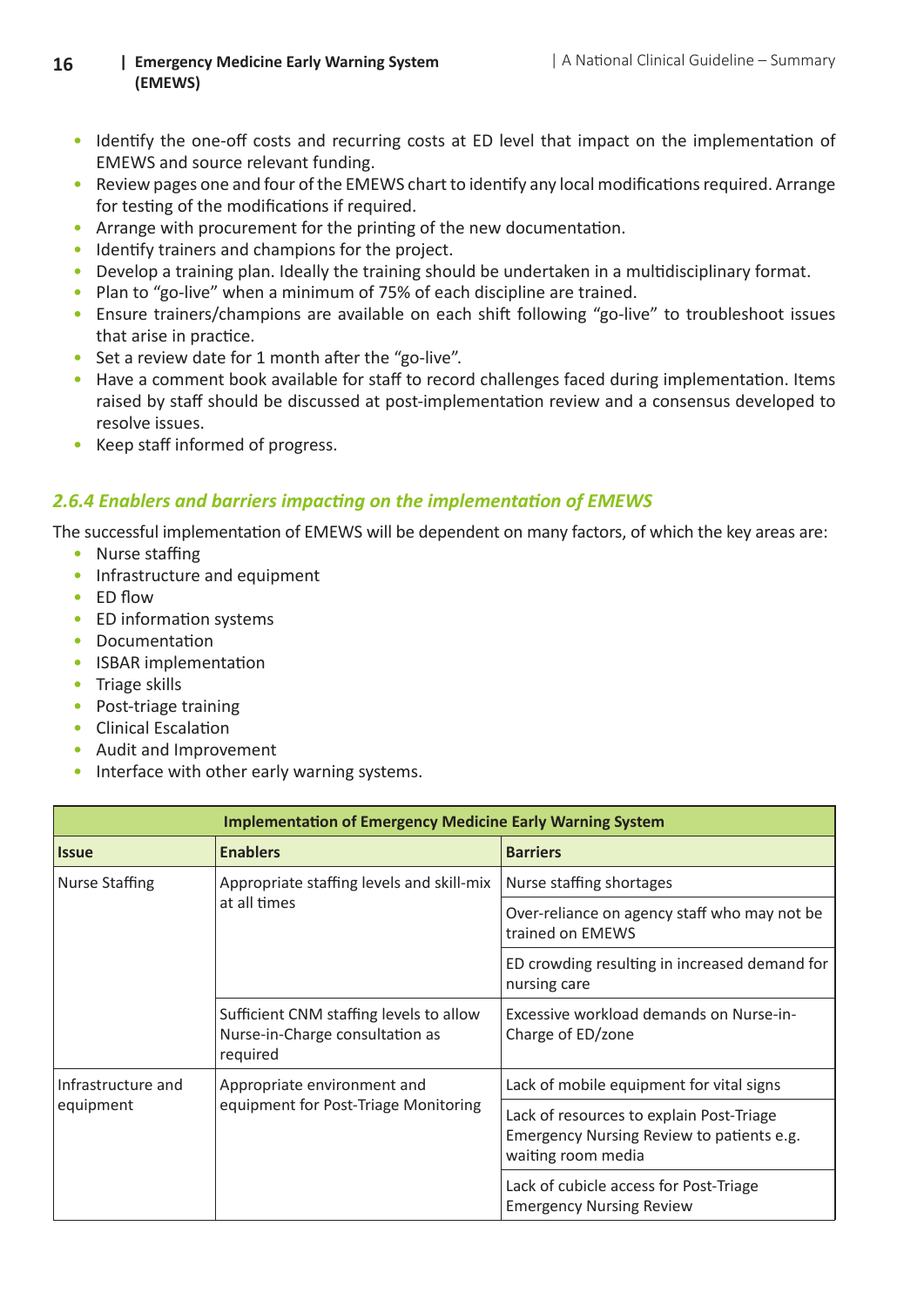| <b>Implementation of Emergency Medicine Early Warning System</b> |                                                                                                                |                                                                                                                                 |  |  |  |
|------------------------------------------------------------------|----------------------------------------------------------------------------------------------------------------|---------------------------------------------------------------------------------------------------------------------------------|--|--|--|
| <b>Issue</b>                                                     | <b>Enablers</b>                                                                                                | <b>Barriers</b>                                                                                                                 |  |  |  |
| ED flow                                                          | Reduced volume of Post-triage<br><b>Emergency Nursing Review workload</b><br>as a result of better ED flow and | Prolonged waiting times for patients to see a<br>clinical decision-maker increases monitoring<br>demand.                        |  |  |  |
|                                                                  | improved compliance with MTS Triage<br>recommended times to be seen by a                                       | ED medical staffing shortages                                                                                                   |  |  |  |
|                                                                  | clinical decision-maker                                                                                        | ED crowding placing excessive competing<br>demands on nurse staffing resource                                                   |  |  |  |
|                                                                  |                                                                                                                | Ineffective communication with patients on<br>function of Post-Triage Emergency Nursing<br>Review and involvement in Escalation |  |  |  |
|                                                                  |                                                                                                                | Patients are frustrated by repeated monitoring<br>during delays to be seen by a treating clinician                              |  |  |  |
| Information systems                                              | ED Information Systems (EDIS)                                                                                  | Lack of EDIS with difficulty identifying which<br>patients need MTS and when Post-triage<br>Emergency Nursing Review is due.    |  |  |  |
| Documentation                                                    | Good documentation of Post-Triage<br><b>Emergency Nursing Review practice</b>                                  | Insufficient focus on documentation of MTS<br>and Post-Triage Emergency Nursing Review<br>practice                              |  |  |  |
|                                                                  | Robust, ideally electronic, systems to<br>support documentation of escalation<br>events                        | Lack of EDIS                                                                                                                    |  |  |  |
| <b>ISBAR</b>                                                     | All staff trained in ISBAR/ISBAR, at<br>induction                                                              | Lack of training and re-enforcement of ISBAR/<br>ISBAR <sub>3</sub> practice                                                    |  |  |  |
| Triage skills                                                    | ED nurses trained in MTS                                                                                       | Under-resourcing of training                                                                                                    |  |  |  |
|                                                                  |                                                                                                                | Over-reliance on agency staff                                                                                                   |  |  |  |
| Post-Triage Training                                             | ED nursing staff trained in Post-Triage                                                                        | Nursing staff not released for training                                                                                         |  |  |  |
|                                                                  | <b>Emergency Nursing Review with regular</b><br>updates                                                        | Lack of training in Post-Triage Emergency<br>Nursing Review including patient<br>communication                                  |  |  |  |
| <b>Clinical Escalation</b>                                       | Multidisciplinary scenario-based                                                                               | Training is not resourced or organised                                                                                          |  |  |  |
|                                                                  | training and simulation of clinical<br>escalation practice and communication                                   | Over reliance on Locum EM Staff                                                                                                 |  |  |  |
|                                                                  | Learning is shared through ED Safety<br>Huddles and at shift handovers                                         | Clinical escalation is not embedded in the daily<br>work of EDs                                                                 |  |  |  |
| Audit and<br>Improvement                                         | Clinical audit of Post-Triage Emergency<br>Nursing Review and Clinical Escalation<br>practice                  | Under-resourcing of clinical audit in the ED                                                                                    |  |  |  |
| Interface with other<br>early warning systems                    | Training and audit support effective<br>alignment of all early warning system<br>used in ED setting            | Failure to adapt all tools to optimise alignment<br>and co-usability in the ED setting                                          |  |  |  |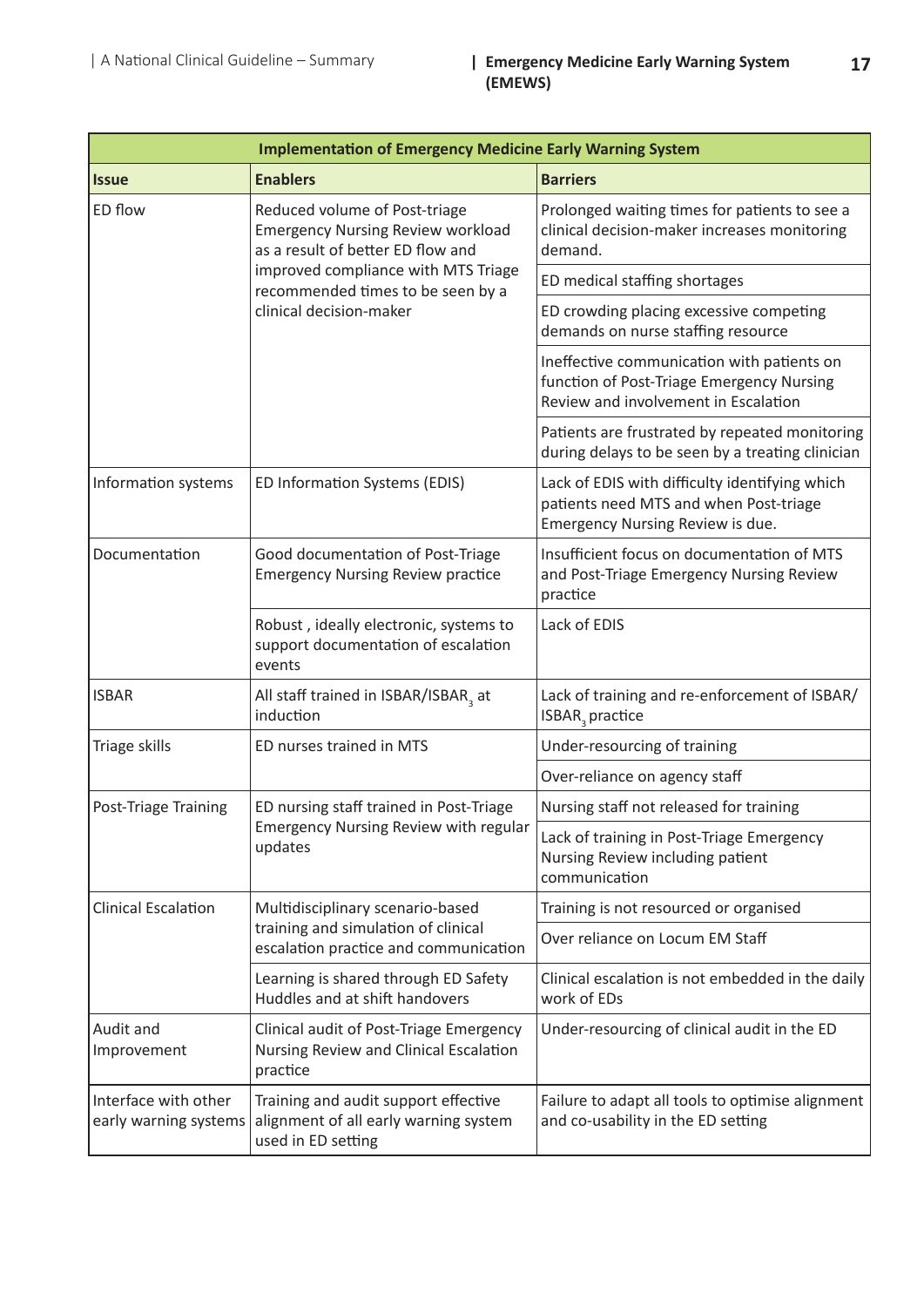## *2.6.4 Tools to assist implementation of EMEWS*

A selection of tools to assist in the implementation of the National Clinical Guideline is available in Appendix 5.

## *2.6.5 EMEWS training*

A dedicated training programme will be required to support implementation and effective use of EMEWS and all ED clinical staff must undertake this training programme and subsequent updates to ensure the appropriate use of EMEWS. Clinical escalation is a key focus of the training programme aimed at nursing and medical staff. Administrative staff will also require in-service training on document management issues. Other clinical staff such as Health and Social Care Professionals (HSCP) will also require training so that they too are enabled to escalate patients if they are concerned regarding the potential for clinical deterioration in the ED setting.

## *2.6.6 Training programme for EMEWS*

Training for the implementation of EMEWS should be delivered through a train-the-trainer model. Each ED needs to identify nurses who have the skills required to be trainers. Emergency Nursing Clinical Facilitators have a key role in providing clinical support to qualified staff and the wider multidisciplinary team during the training and implementation of EMEWS. Each hospital should have one or more members of staff who are trainers for all the tools for the early recognition of the deteriorating patient – EMEWS, NEWS, IMEWS, ICTS and PEWS as these trainers will understand how all the tools relate to each other and help front-line ED staff gain competence in their combined use for ED patient cohorts. Emergency Nursing Clinical Facilitators and Resuscitation Training Officers may be able to fulfil this important role. Following initial implementation EMEWS training should be incorporated into ED orientation for new staff.

An e-learning platform has potential to facilitate access to training; however it should ideally be accompanied by simulated case scenarios. The costing's for the development of such an e-learning programme is included in the BIA (Appendix 8 of the full guideline).

The HSE has established a national Deteriorating Patient Quality Improvement Programme which is currently reviewing the training modalities for all the Early Warning Systems with the possibility that a common core module will be developed. If this proposal comes to fruition there will be a positive impact on the training costs incurred with EMEWS implementation. A core e-learning module applicable to the general principles of all Early Warning Systems with a specific module for EMEWS would be the preferred way of delivering such training. Ideally the on-site training should be multidisciplinary to facilitate full discussion, though it is recognised that this may be difficult to achieve. In the future it is anticipated that EMEWS training will be incorporated into Emergency Medicine and Emergency Nursing training programmes.

The standard training module will include:

- Why we need to monitor patients
- Overview of EMEWS
- Overview of the EMEWS chart
- Patient-Specific Monitoring Plans
- Clinical Escalation in the Emergency Department
- Using the Event log
- Communication and using ISBAR
- Audit
- Case scenarios.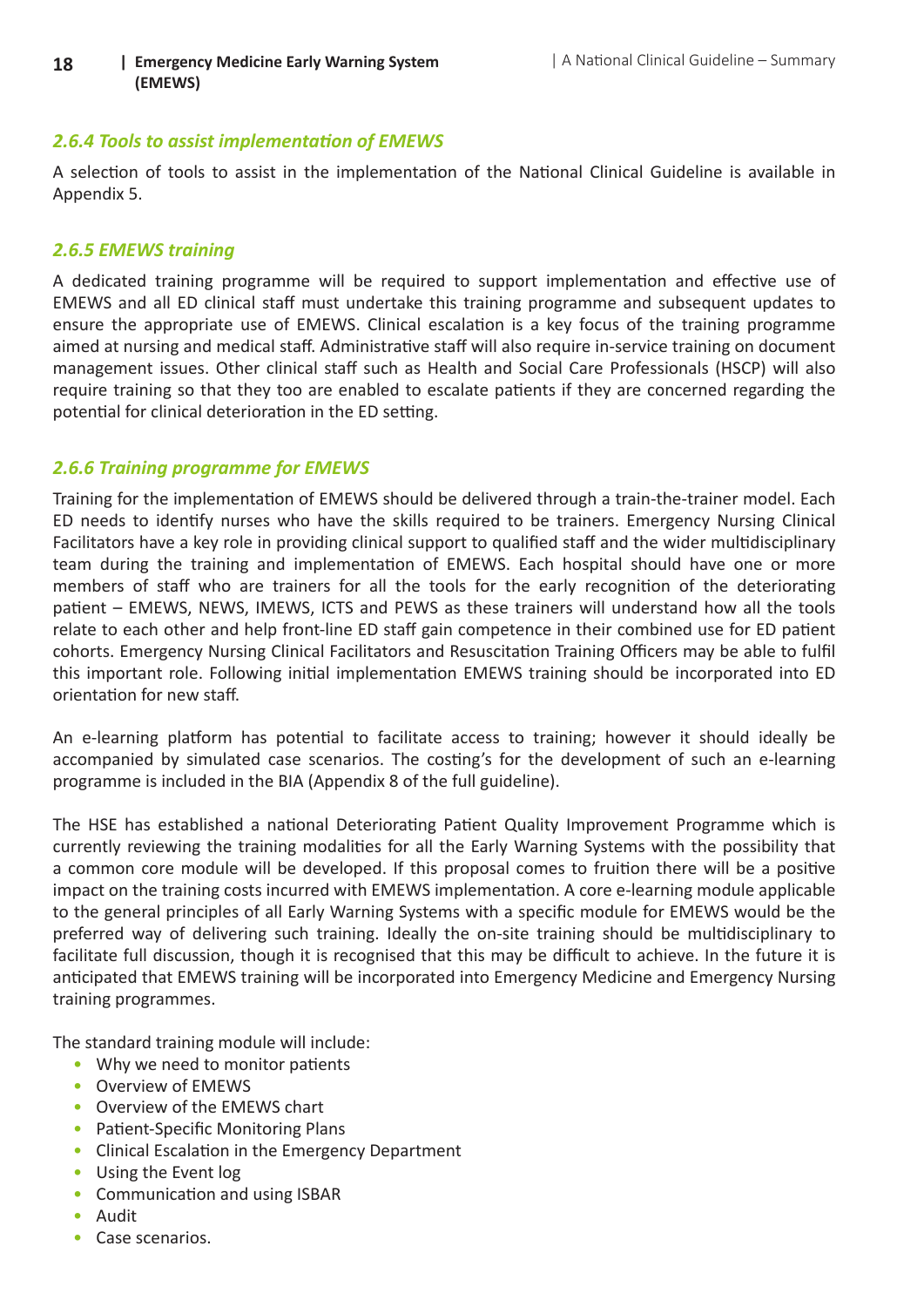The assistance of the Nursing Practice Development Department or Centre for Nursing Education may be required for resource support for the delivery of the training module. EDs will require a minimum of 75% of staff trained in EMEWS prior to going live to ensure that there is sufficient staff trained in the use of EMEWS on each shift.

## **2.7 Monitoring and evaluation**

Following the introduction of EMEWS, updates on any issues arising with the implementation should be included at the ED Huddles thus keeping staff informed and facilitating early resolution of any issues.

It is important that both the implementation of the guideline and patient outcomes are audited to ensure that this guideline positively impacts on patient care. See Appendix 6 for suggested audit criteria. Assessments of the effectiveness of the use of EMEWS should be included in the ED's clinical audit programme. Patient safety and quality of care issues identified through audit should be immediately reported in the standard way and addressed. On-going learning achieved through audit of the use of EMEWS should be shared with other EDs, Emergency Care Networks and at national level.

## *2.7.1 Audit*

An audit tool is provided to assist implementation teams assess and improve the effectiveness of their use of the 5 components. Further guidance on the use of the Audit Tool is outlined in Appendix 6. The outcome of such audit should be included in routine governance and quality assurance work within the ED and the hospital. This activity will provide evidence to support the hospital's self-assessment for implementation of the National Standard for Safer Better Healthcare (HIQA, 2012) Standard 2.2.

To ensure that this guideline positively impacts on patient care, it is important that implementation is audited. Audit is recommended to support continuous quality improvement in relation to the implementation of the National Clinical Guideline. EMEWS can be audited as a whole or by each element of the system (see Appendix 6).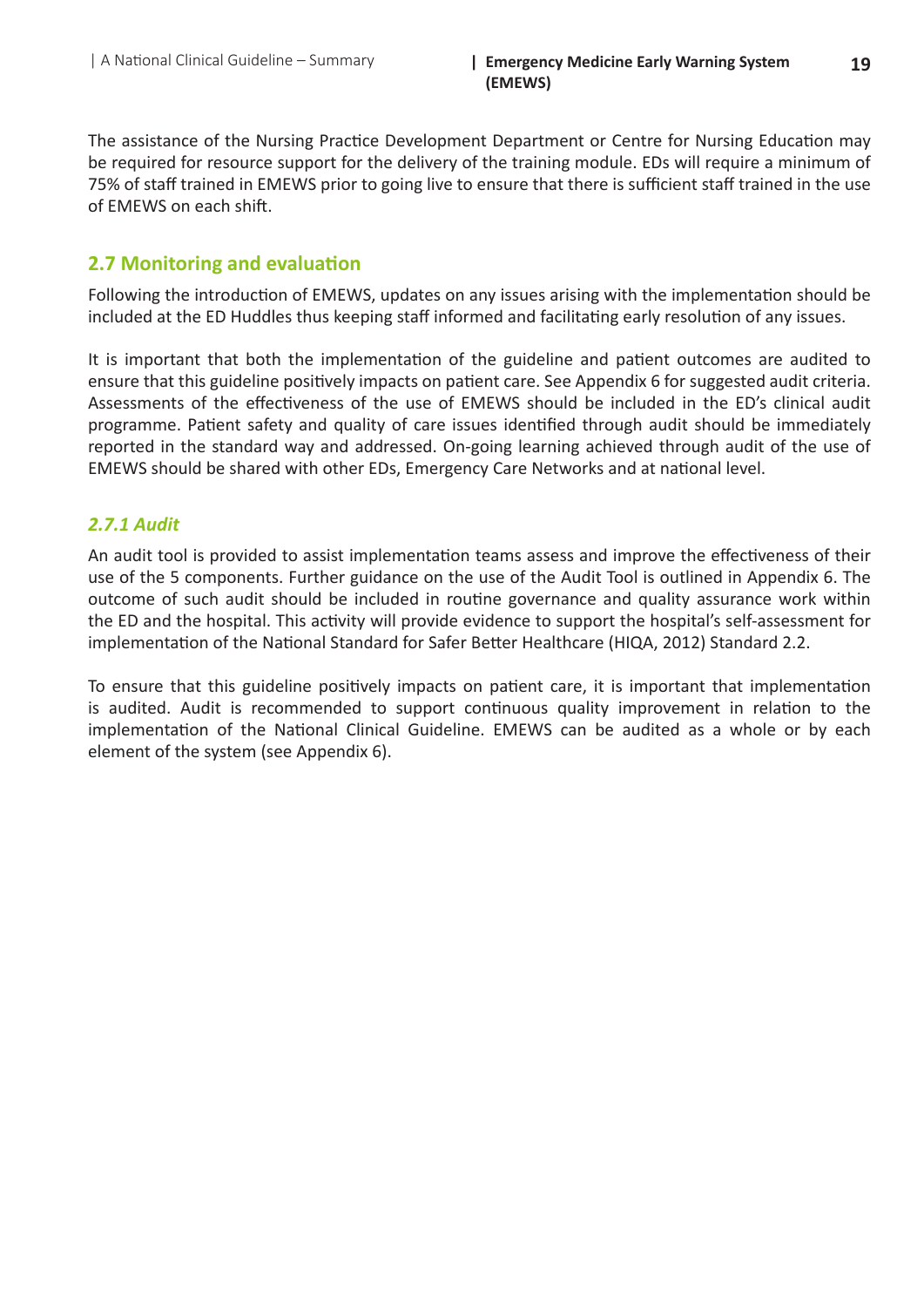## **Frequency of audits**

Following initial roll-out of EMEWS a review at four weeks and twelve weeks is recommended. If compliance issues arise, further charts should be reviewed. When EMEWS has become embedded into clinical practice the frequency of audit can be reduced to a minimum of six-monthly and incorporated into the regular departmental audit programme.

## **Number of charts to be reviewed**

The recommended sample size is one-third of ED patient charts. One approach that could be taken during roll-out would be to review one-third of charts on all shifts, discussing any issues that arose with the staff at the shift change/huddle or with individual members of staff. When EMEWS is established a minimum of one-third of EMEWS charts should be reviewed twice a year. Patient charts from triage categories 2, 3 & 4 should be included in all audits.

## **Compliance**

100% in all aspects of the audit.

## **Non-compliance**

If the non-compliance affects the same aspects of EMEWS or a pattern appears over successive audits, an action plan should be formulated to address the deficits.

## **Suspending the Post-triage Emergency Nursing Review process in ED**

If the ED is obliged to suspend the Post-triage Emergency Nursing Review process (e.g. due to staff shortages) a National Incident Reporting Form (NIRF) should be completed. It is the policy of the Health Service Executive that all safety incidents are identified, reported and investigated. Safety Incidents include serious reportable events (SRE). Incidents should be disclosed in accordance with the HSE National Guidelines on Open Disclosure (HSE, 2017). This Policy is in line with the provisions of Part 4 of the Civil Liability (Amendment) Act 2017.

All incidents should be monitored at departmental level and reviewed at the ED Clinical Operational group meetings and action plans formulated when the suspension stems from recurrent themes, i.e. inadequate staffing levels, competing needs of emergency patients and in-patients.

All incidents/near misses should be entered onto the National Incident management System (NIMS).

## *2.7.2 Key Performance Indicators*

Key performance indicators (KPIs) are evaluative criteria which inform a process and have the potential to identify or flag further issues or questions which require review.

| <b>KPI</b>                                                                                              | Goal                          |
|---------------------------------------------------------------------------------------------------------|-------------------------------|
| The percentage of ED clinical staff trained in the use of EMEWS                                         | Minimum of 75% per discipline |
| EMEWS is applied to the eligible population                                                             | 100%                          |
| Patients are assigned to the correct post-triage monitoring regime                                      | 100%                          |
| Where patient deterioration occurs care is escalated to the<br>appropriate level and this is documented | 100%                          |
| Where care is escalated the response is appropriate and<br>documented                                   | 100%                          |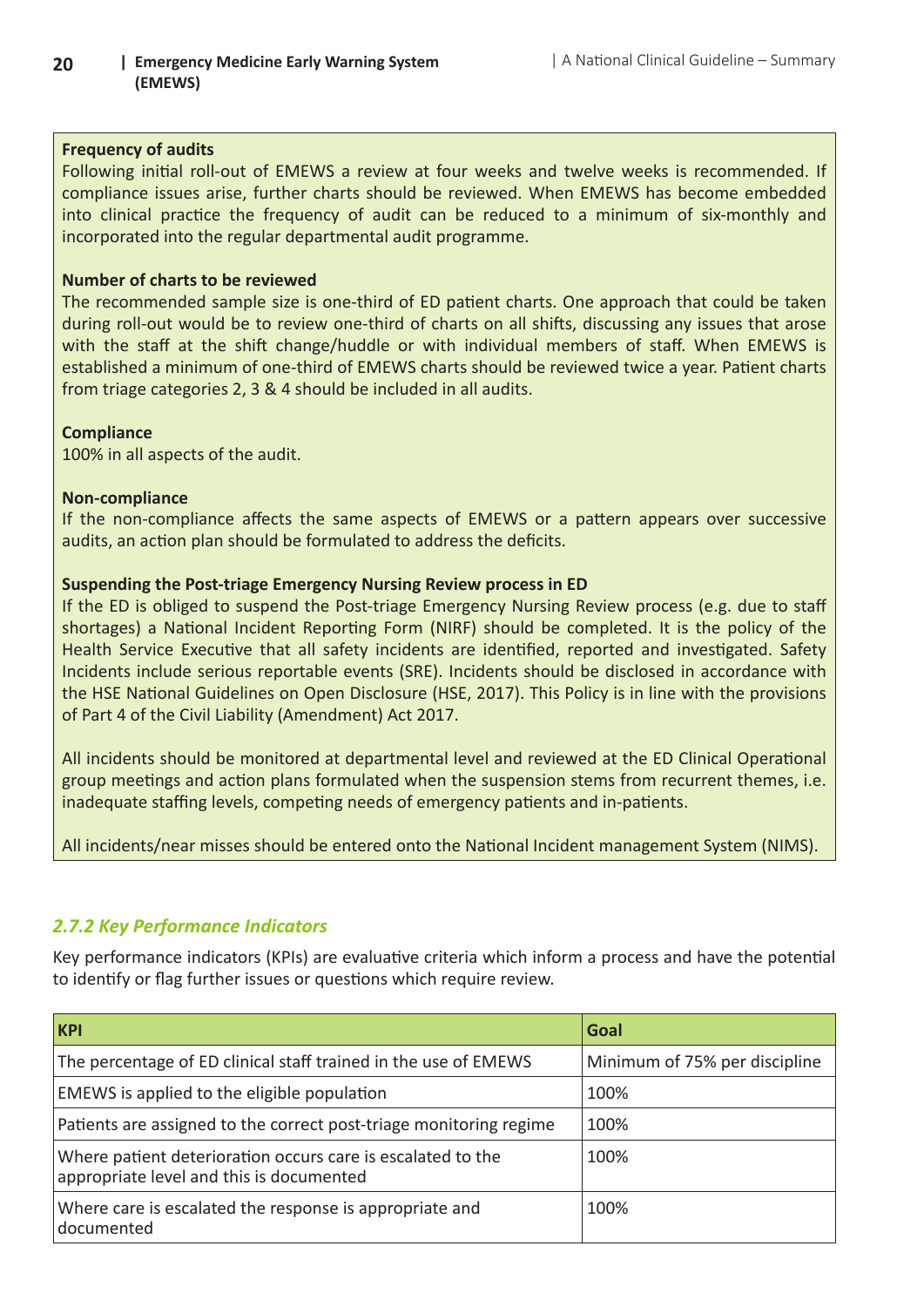It is recommended that once EMEWS is established, charts are reviewed twice a year applying the KPI criteria. A minimum of 10 charts from each triage category should be reviewed ensuring that the charts identified span the 24 hours of the day and 7 days of the week. Some of the KPIs can also be used for individual case reviews.

## **2.8 Sources of funding**

The systematic review *Clinical effectiveness and cost-effectiveness of physiologically based early warning or track and trigger or scoring systems after triage in adult patients presenting to Emergency Departments: A systematic review* was commissioned by the Clinical Effectiveness Unit (CEU) in the Department of Health. Prof Declan Devane, of National University of Ireland, Galway and his team carried out the independent systematic review. This was the only part of the process for which funding was specifically provided. The CEU as commissioner and funder did not influence the result of the systematic review or the recommendations of this guideline.

## **2.9 Stakeholder consultation**

The GDG endeavoured to ensure that all stakeholders had an opportunity to contribute to the development of EMEWS. The GDG would like to acknowledge the significant contribution made by the various stakeholders from professional, academic and patient groups (see Appendix 4 of the full guideline).

## **2.10 External review**

In January 2017, the draft of this National Clinical Guideline was circulated for review to the EMEWS Clinical Advisory Group, the ONMSD in the HSE, and other national stakeholders, with a defined period to provide feedback. Sepsis considerations were developed in collaboration with Dr. Vida Hamilton, HSE National Sepsis Lead. In addition, the draft National Clinical Guideline was externally peer reviewed by three international experts in emergency care. Prof Julie Considine, Prof Peter Cameron and Dr Taj Hassan were identified based on their clinical practice and contribution to the academic literature, as well as their involvement with the Australasian College of Emergency Medicine and Royal College of Emergency Medicine.

| Prof Julie Considine      | Professor of Nursing, Deakin University, Australia. Founding Fellow, College<br>of Emergency Nursing, Australasia and representative on Australian<br>Resuscitation Council. Member of the International Liaison Committee on<br>Resuscitation Basic Life Support Taskforce. |
|---------------------------|------------------------------------------------------------------------------------------------------------------------------------------------------------------------------------------------------------------------------------------------------------------------------|
| <b>Prof Peter Cameron</b> | Academic Director of the Emergency and Trauma Centre, The Alfred<br>Hospital, Australia. Former President, International Federation of<br><b>Emergency Medicine</b>                                                                                                          |
| Dr Taj Hassan             | Consultant in Emergency Medicine, Leeds, UK and President, Royal College<br>of Emergency Medicine, UK                                                                                                                                                                        |

The GDG is very grateful to these reviewers and appreciates the time commitment and expertise that was involved in their review. The external reviewers were requested to consider the guideline in accordance with the questions outlined in the NCEC/HIQA Quality Assurance Criteria for Clinical Guidelines (Version 2) (2015). The questions and the external reviewers consensus response to the questions are available (Appendix 4 of the full guideline). Overall, the external reviewers concluded that this National Clinical Guideline represented a genuine attempt to address a significant issue faced by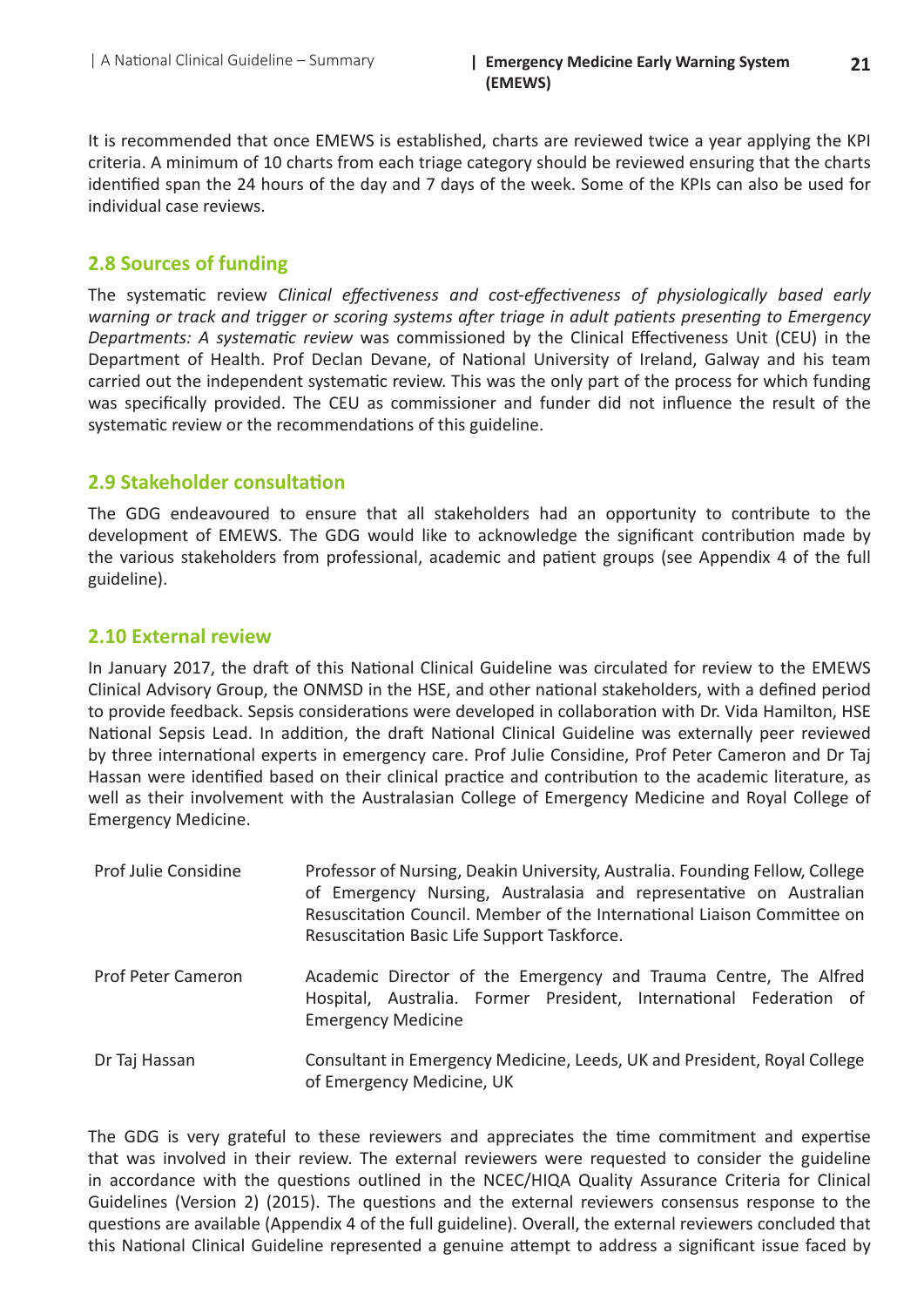## **22 | Emergency Medicine Early Warning System (EMEWS)**

Irish EDs. Although eliminating the cause of the delays experienced by ED patients would be the optimal solution and would allow all patients be seen and treated by a clinician on arrival to the ED, this was unlikely to occur in the short to medium term. The consensus was that it was preferable to use a fit-forpurpose ED-specific tool rather than use an alternative tool intended for a very different environment.

The external reviewers commented specifically on:

- the high quality of the guideline
- the fact that this area is an evolving one in emergency care
- the commendable effort being taken to address a problem that extends beyond Ireland
- the emphasis on staff, patient and family concern
- having a simple trigger which alerts and empowers the junior nurse to call for help when faced with a potentially critically ill patient; something that has been shown to be useful in a number of studies.
- In keeping with those in Ireland who reviewed and commented on the draft document, the external reviewers also strongly suggested that there needed to be greater efforts to address the underlying causes of ED crowding.

## **2.11 Procedure to update this National Clinical Guideline**

The GDG agreed that this National Clinical Guideline will be reviewed on a 3-yearly basis and updated as appropriate. Therefore, this National Clinical Guideline will be reviewed again in 2021. If the same GDG is unavailable, persons with the equivalent expertise will be recruited to participate in the review process. An updated systematic literature search will be undertaken at this time and the National Clinical Guideline amended, as appropriate, to incorporate any relevant new evidence and feedback from national and international experts on the current guideline. Findings from audits performed by hospital groups will also be reviewed. Following this, it will be submitted to the NCEC for review.

## **2.12 Methodology and literature review**

The published abstract of the *Clinical effectiveness and cost-effectiveness of physiologically based early warning or track and trigger or scoring systems after triage in adult patients presenting to Emergency Departments: A systematic review* is available (Appendix 7 of the full guideline). The full systematic review is available in Annex 1. Summary tables are in Appendix 9 of the full guideline.

## *2.12.1 Development and grading of recommendations*

In Section 3 of the full guideline, evidence for each of the 19 recommendations is outlined. For recommendations 1-19 the GDG formulated a series of clinical questions to organise the evidence from the literature review and to structure this National Clinical Guideline.

The evidence considered for each recommendation comprised the available published evidence from the systematic literature review, experiential evidence from the EMEWS pilot and expert consensus from the GDG and consultation processes. The quality of all the available evidence was then assessed by the GDG according to the GRADE criteria described in the table overleaf.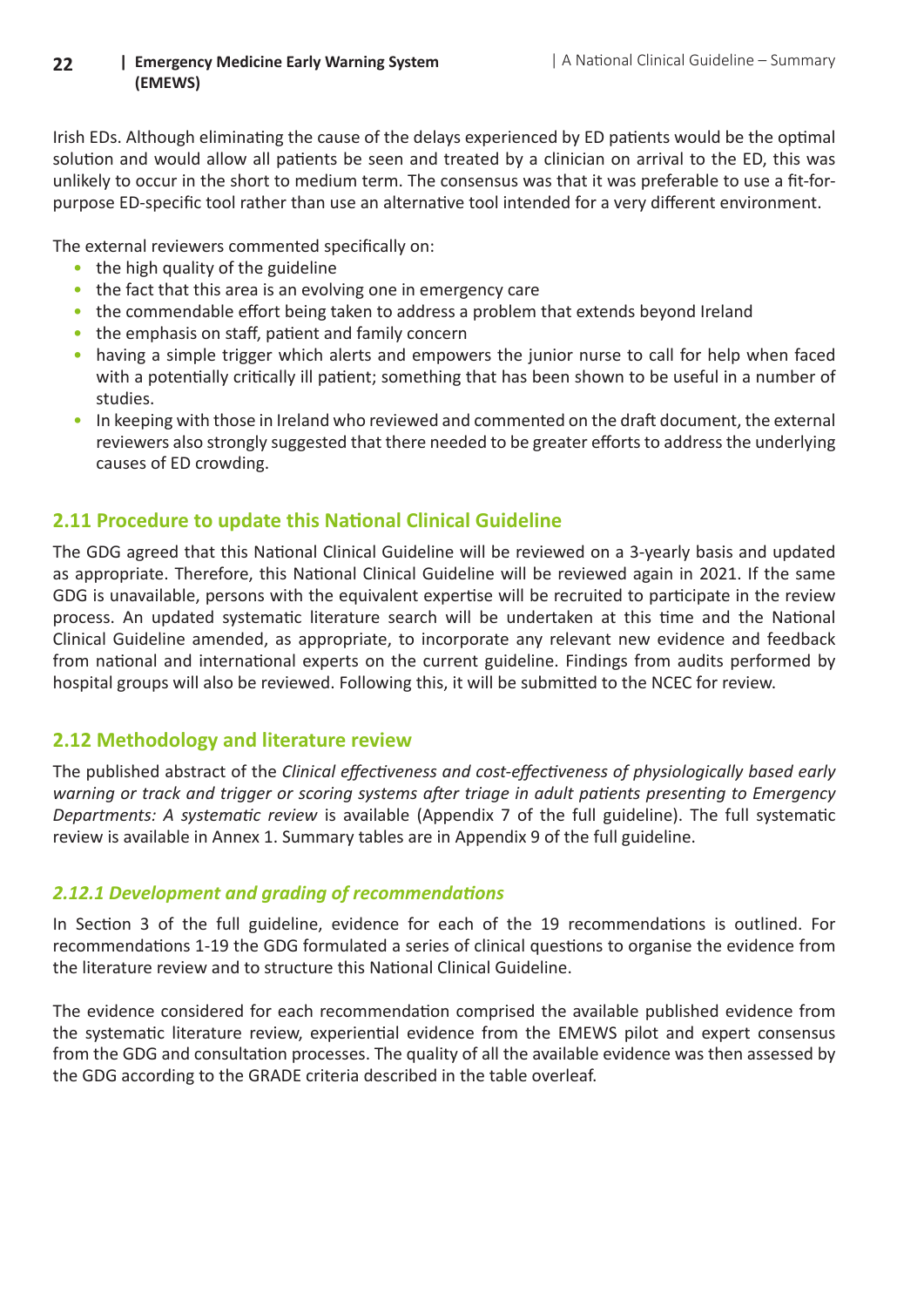| <b>Quality of evidence</b> | <b>Description</b>                                                                                                                                                                                                |
|----------------------------|-------------------------------------------------------------------------------------------------------------------------------------------------------------------------------------------------------------------|
| <b>High quality</b>        | Further research is very unlikely to change our confidence in the estimate of<br>effect<br>• Several high-quality studies with consistent results<br>In special cases: one large, high-quality multi-centre trial |
| <b>Moderate</b> quality    | Further research is likely to have an important impact on our confidence in<br>the estimate of effect and may change the estimate<br>• One high-quality study<br>• Several studies with some limitations          |
| Low quality                | Further research is very likely to have an important impact on our<br>confidence in the estimate of effect and is likely to change the estimate<br>• One or more studies with severe limitations                  |
| <b>Very low</b> quality    | Any estimate of effect is very uncertain<br>• Expert opinion<br>No direct research evidence<br>One or more studies with very severe limitations                                                                   |

The strength of each recommendation was decided following a process of considered judgement by the GDG that took into account the potential benefits and harms of implementation, the available evidence as described above, the values and preferences of the target audience including clinicians, the patient and family and finally the cost implications of implementation as described below.

Other factors that were taken into account when forming the recommendations included relevance to the Irish healthcare setting, applicability of published evidence to the target population, consistency of the body of evidence and the balance of benefits and harms of the options.

- A **strong** recommendation reflects the GDG's consensus that based on the available evidence, the expected benefits outweigh any potential harm, the values and preferences of patients and professionals are represented and cost implications are justified.
- A **conditional** recommendation reflects the GDG's consensus that although the evidence base is limited in some aspects, the GDG remains confident of the likelihood of benefits outweighing harm.

Practice points that denote recommended best practice based on the clinical expertise of the GDG are also included. In addition, the GDG has offered practical guidance where it is felt that this may aid implementation. The implementation of recommendations 1-19 is supported by a dedicated EMEWS education programme (Section 2.6.5). All recommendations are of equal importance and should be implemented without preference or bias.

## **2.13 Conflict of interest declarations**

A conflict of interest form was signed by all GDG members and reviewers, including those on the Working and Advisory Groups. Members of the GDG declared no conflicts of interest. The GDG was managed by the Co-Chairs to promote the highest professional standard in the development of this guideline.

## **2.14 Copyright and permissions**

No copyrights or permissions were required to assist in the development of the EMEWS guideline.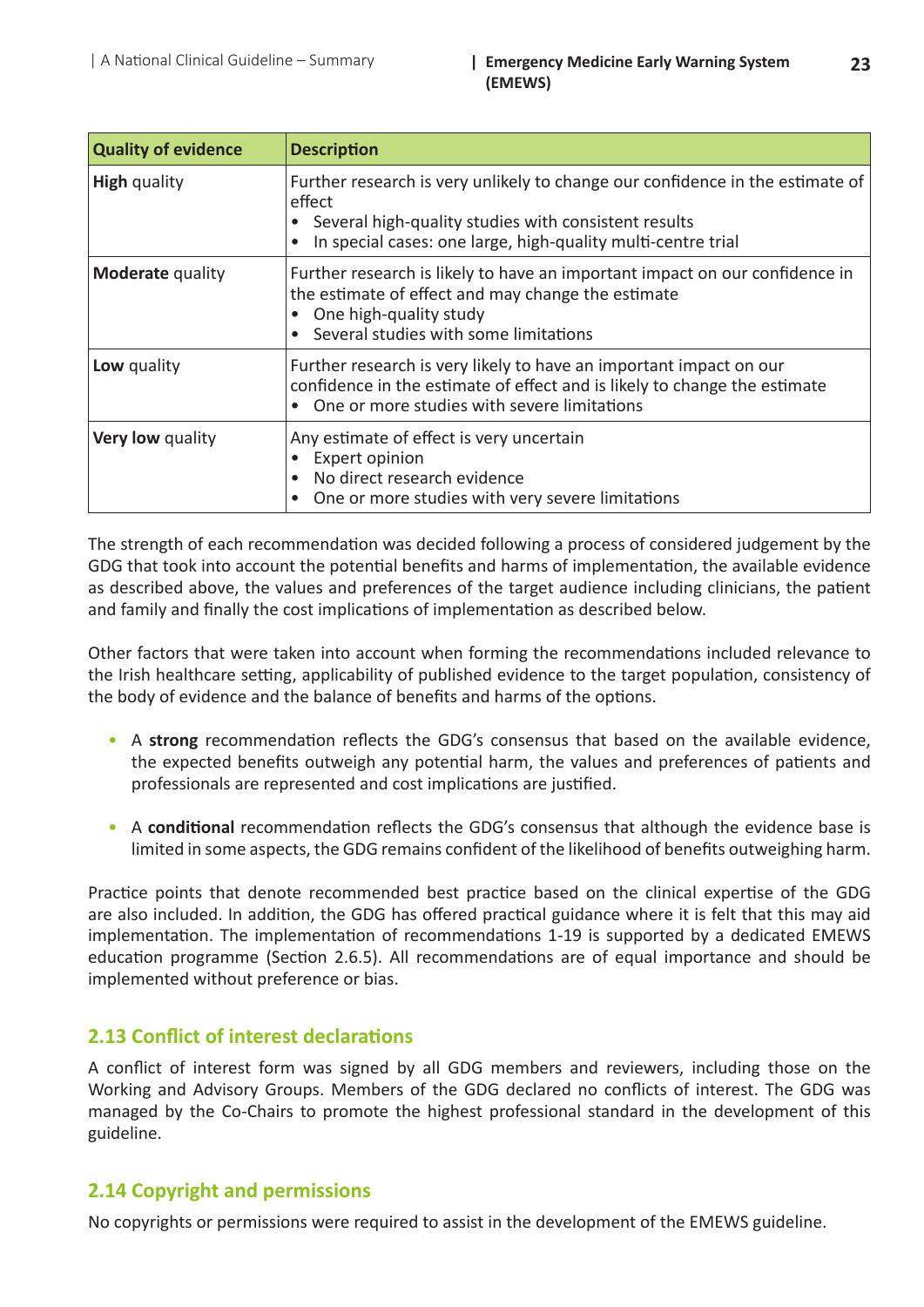

## **3 Appendices**

Only appendices 5, 6 and 11 are presented here as they are key to interpretation of the recommendations in this summary guideline.

Refer to the full guideline report for the remaining Appendices.

- **Appendix 1:** EMEWS observation chart
- **Appendix 2:** GDG Terms of reference
- **Appendix 3:** Guideline development timeline
- **Appendix 4**: Report of the consultation process
- **Appendix 7:** Systematic review Abstract
- **Appendix 8:** Budget impact analysis
- **Appendix 9:** Summary tables 1

## **Appendix 10:** Resource implications of implementing EMEWS

## **Appendix 5: Tools to assist implementation and FAQs**

Dartmouth Clinical Microsystem Academy ED Quality Improvement Methods and Tools

- ED Quality Improvement Coached Groups may develop improvement projects that support use of the Protocol e.g. improving communication within the ED team;
- Clinical Microsystem Improvement Tools:
- Fishbone Diagrams to analyse local barriers and solutions
- PDSA small tests of change
- Process mapping
- Simple surveys of patient and staff experience
- 5-S Lean approach to sorting work areas
- SDSA creating protocols (playbooks) for standardised practice
- Safety Huddles.

## Additional resources can be found on **[www.emnow.ie](http://www.emnow.ie)**

Key questions to consider when planning for implementation of EMEWS

- 1. Who is leading implementation of EMEWS in the hospital and what are their responsibilities?
- 2. Who are the leaders within the ED team nursing, medical, administration?
- 3. What are the local aims for implementation?
- 4. Who will develop an initial plan?
- 5. What local infrastructure and other factors can be used to facilitate the implementation?
- 6. How will decisions regarding implementation be made?
- 7. What are the implications of EMEWS on staffing resources and deployment in the ED?
- 8. What additional infrastructure and equipment resources may be required?
- 9. What training resources are required to support its implementation?
- 10. How will communication regarding implementation of EMEWS be managed within the ED and within the hospital?
- 11. How will EMEWS be embedded in the daily work of the ED?
- 12. How will use of EMEWS be aligned with other systems including IMEWS, PEWS, NEWS and Prehospital systems (when developed)?
- 13. How will use of EMEWS be measured?
- 14. How will any unanticipated events associated with implementation of EMEWS be captured, reported and managed?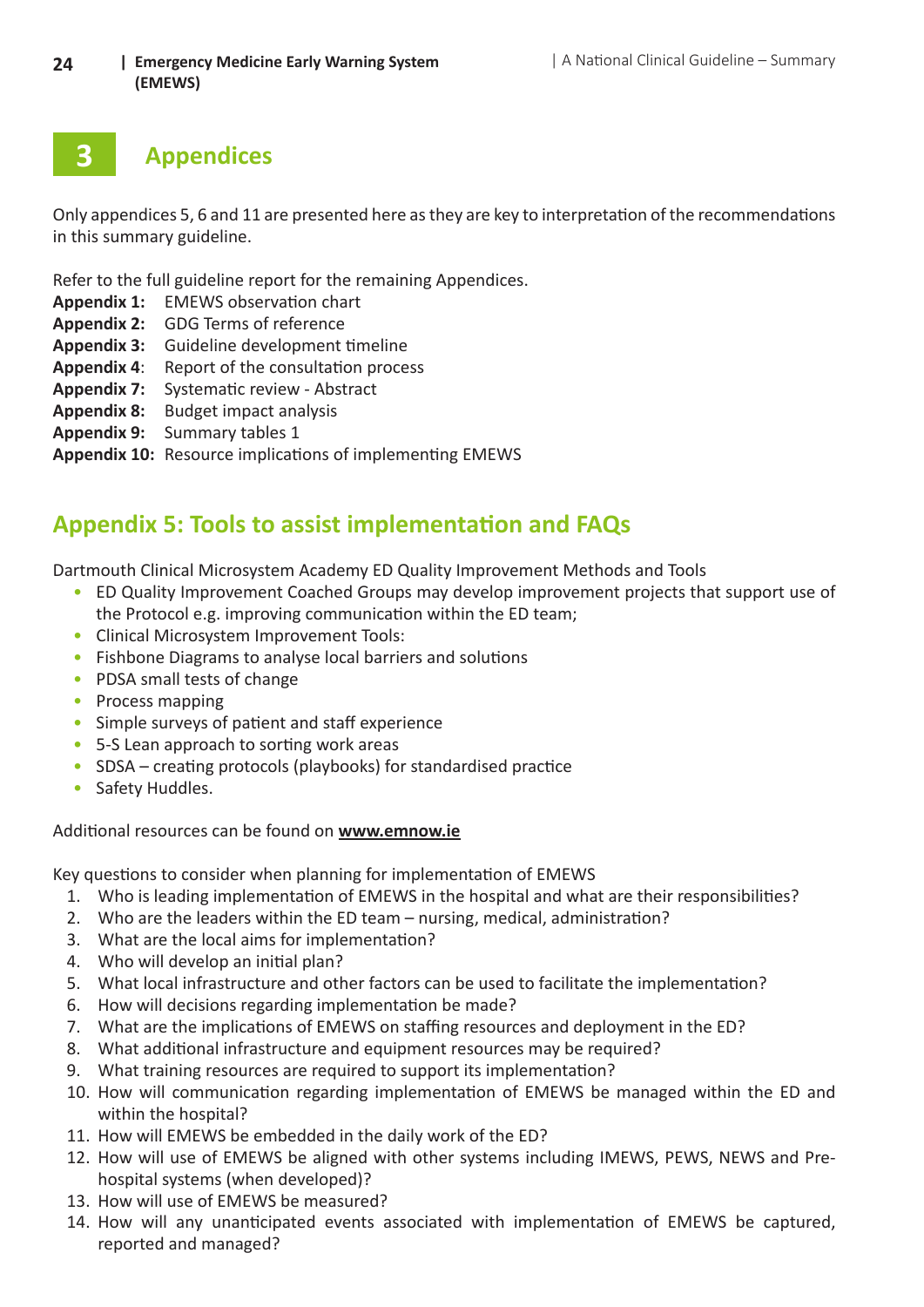- 15. How will knowledge and information relating to EMEWS (e.g. local policies) be stored and shared to support EMEWS?
- 16. How will the ED keep informed on further national development and improvements with regard to the EMEWS?

Adapted from Massoud MR, Nielsen GA, Nolan K, Nolan T, Schull MW, Sevin C. A Framework for Spread: From Local Improvements to System-Wide Change. IHI Innovation Series white paper. Cambridge, Massachusetts: Institute for Healthcare Improvement; 2006.

## **Emergency Nursing Reviews Frequency Poster**



**The frequency of Emergency Nursing Reviews can be reduced following the recording of a minimum of 2 sets of vital signs in the Emergency Department.**

**All adjustments must be discussed with the Nurse-in-Charge**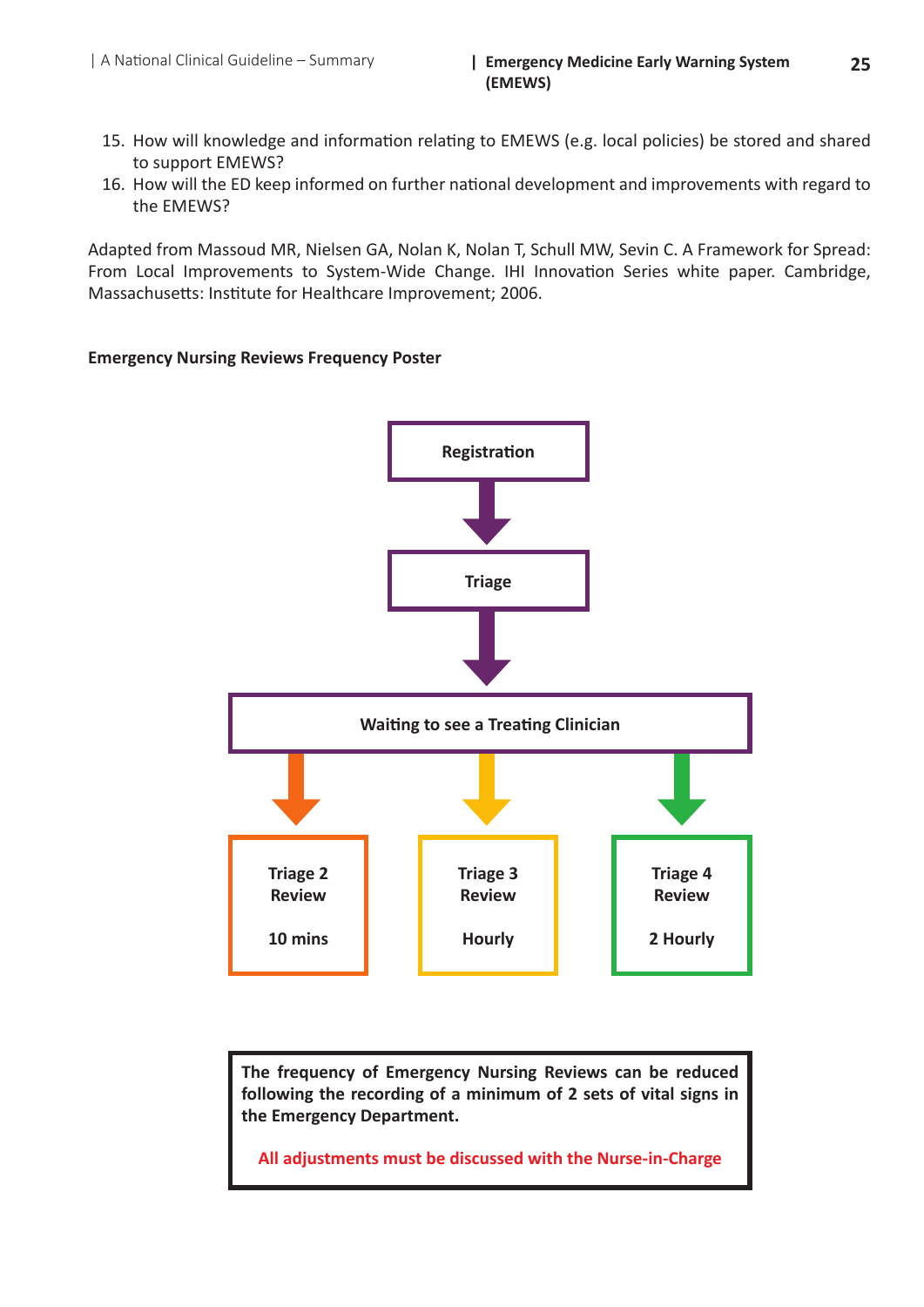## **26 | Emergency Medicine Early Warning System (EMEWS)**



## **Patient-Specific Monitoring Plan**

|  |  | Plan No |
|--|--|---------|
|--|--|---------|

## **Vital signs recommended:**

| <b>Vital Sign</b>  | Y/N | <b>Frequency</b> | <b>Acceptable</b><br>Range |        | <b>Date</b> | <b>Time</b> | <b>Signature</b> | <b>MCRN/Pin</b> |
|--------------------|-----|------------------|----------------------------|--------|-------------|-------------|------------------|-----------------|
| RR                 |     |                  | $\geq$                     | $\leq$ |             |             |                  |                 |
| SaO <sub>2</sub>   |     |                  |                            | $\%$   |             |             |                  |                 |
| HR                 |     |                  | $\geq$                     | $\leq$ |             |             |                  |                 |
| <b>BP</b>          |     |                  | $\geq$                     | $\leq$ |             |             |                  |                 |
| <b>ACVPU</b>       |     |                  |                            |        |             |             |                  |                 |
| GCS                |     |                  | $\geq$                     |        |             |             |                  |                 |
| Temperature        |     |                  | $\geq$                     | $\leq$ |             |             |                  |                 |
| <b>Blood Sugar</b> |     |                  |                            |        |             |             |                  |                 |
| Other specify:     |     |                  |                            |        |             |             |                  |                 |

## **Frequency options Continuous Monitoring - 15mins - 30mins - 1hourly - 2hourly - 4hourly**

| <b>Additional notes on Monitoring Plan:</b> |       |       | Document escalation events in event log |                  | <b>ISBAR</b>                                                                               |
|---------------------------------------------|-------|-------|-----------------------------------------|------------------|--------------------------------------------------------------------------------------------|
| <b>MCRN/PIN</b><br><b>Signature</b>         | Date: | Time: | hours:                                  | S<br>B<br>A<br>R | Identify<br><b>Situations</b><br><b>Backgrounds</b><br><b>Assessment</b><br>Recommendation |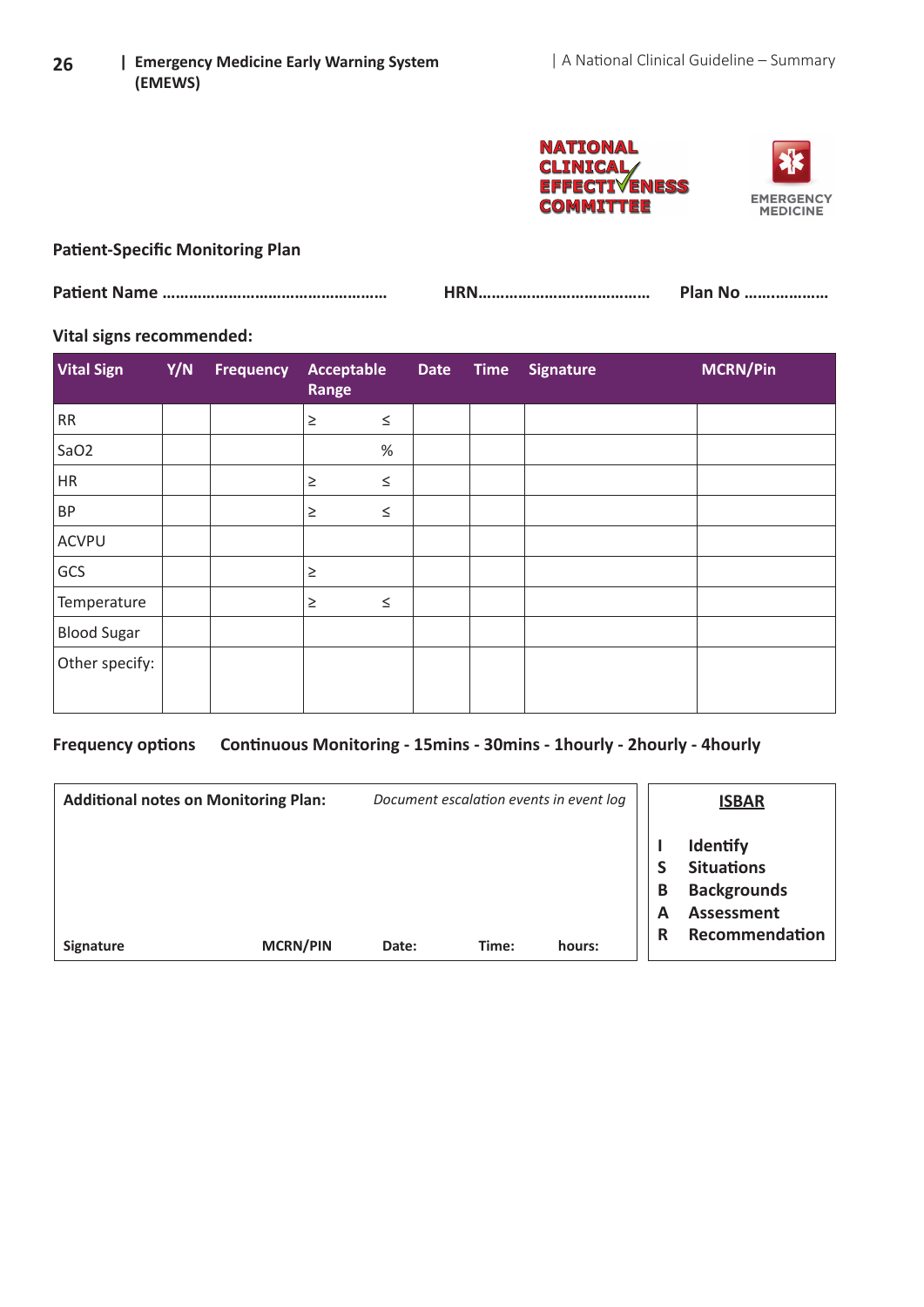



## **Event Log**

| <b>EVENT</b> |      |                |                                                      |                                                                          |             |                                                          |
|--------------|------|----------------|------------------------------------------------------|--------------------------------------------------------------------------|-------------|----------------------------------------------------------|
| Date         | Time | <b>Trigger</b> |                                                      |                                                                          |             |                                                          |
| Action:      |      |                | Nurse-in-Charge<br>informed<br>Y<br>$\boldsymbol{N}$ | <b>Treating EM Doctor</b><br><b>Specialty Doctor</b><br>Senior EM Doctor | Y<br>Y<br>Y | N<br>$\boldsymbol{N}$<br>N                               |
|              |      |                | Signature and PIN                                    |                                                                          |             |                                                          |
| <b>EVENT</b> |      |                |                                                      |                                                                          |             |                                                          |
| Date         | Time | <b>Trigger</b> |                                                      |                                                                          |             |                                                          |
| Action:      |      |                | Nurse-in-Charge<br>informed<br>Y<br>N                | <b>Treating EM Doctor</b><br><b>Specialty Doctor</b><br>Senior EM Doctor | Y<br>Υ<br>Y | $\boldsymbol{N}$<br>$\boldsymbol{N}$<br>$\boldsymbol{N}$ |
|              |      |                | Signature and PIN                                    |                                                                          |             |                                                          |
| <b>EVENT</b> |      |                |                                                      |                                                                          |             |                                                          |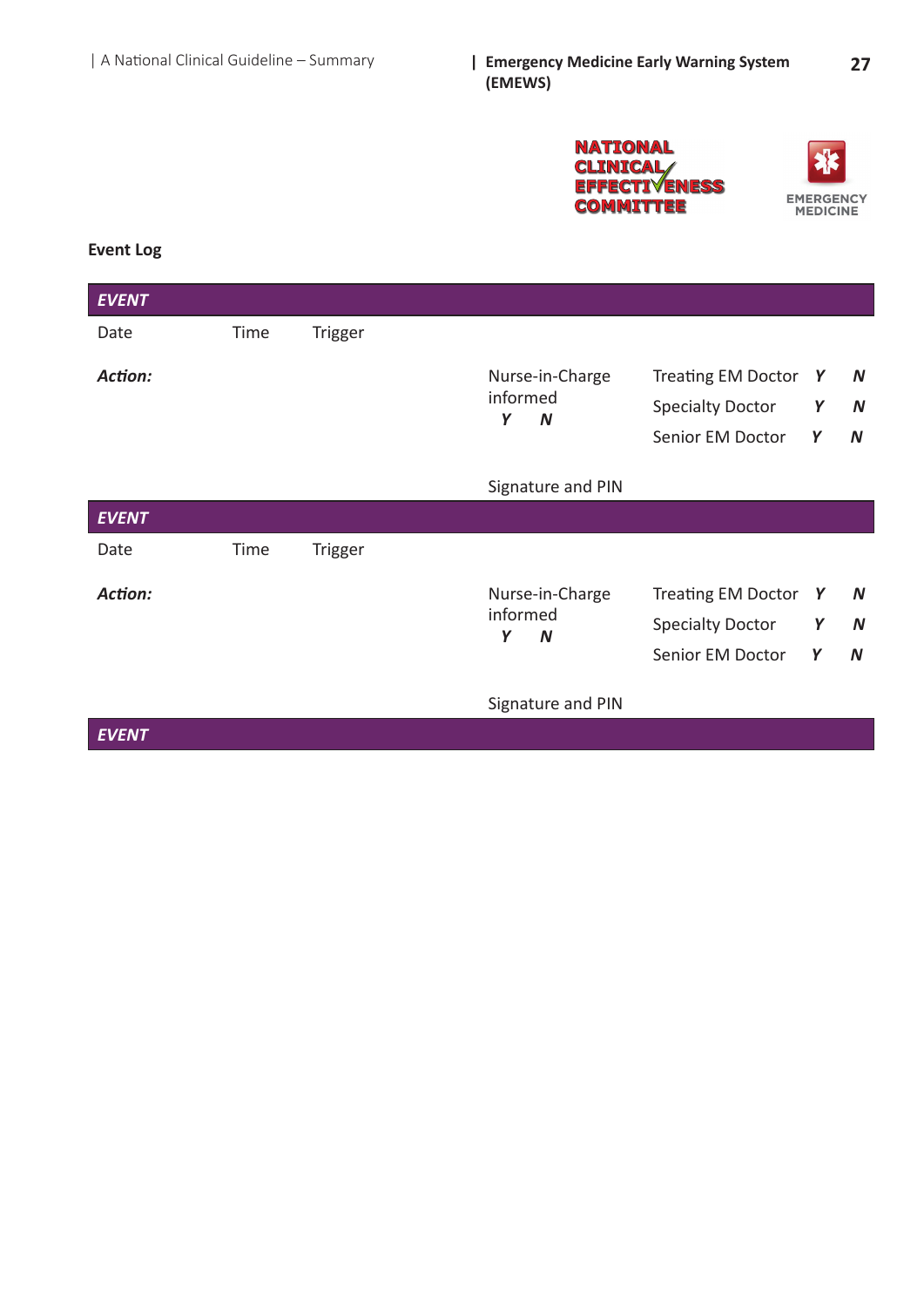## **Frequently Asked Questions for Emergency Department Staff**

## **Why do we need EMEWS?**

- A key aim of EMP is that patients should experience the same standard of care in an ED regardless of where in the country they access that care. EMEWS standardises the monitoring and clinical escalation in EDs so that all ED patients in the country benefit from the same approach to monitoring and escalation.
- EMEWS is designed to meet the HIQA Tallaght Report (2012) requirement for a 'system of physiological and triggered responses' across all EDs.
- EMEWS assists ED clinical staff in establishing appropriate and effective monitoring and escalation schedules for ED patients to optimise the quality and safety of their care.
- EMEWS offers a structured approach for vital sign monitoring that will increase patient safety and safety for both patients and staff, especially junior staff.

## **Why do we need a different chart for ED?**

- Patients attending EDs have undifferentiated and undiagnosed conditions and are more likely than ward patients to be seriously ill and injured. This means that lower thresholds for escalation and more rapid responses are needed to ensure care is as safe as possible for ED patients.
- Recording of a GCS score is required for a significant number of ED patients.
- The parameter ranges for respiratory rate, heart rate and temperature needed to be broadened to reflect the greater ranges of physiological abnormality seen in ED patients.
- Having a chart that aligns with core ED practice, such as the Manchester Triage System (MTS), makes it more usable and safer in the ED setting.
- It was considered important to include core-hospital physiological monitoring.

#### **Which patients does EMEWS apply to?**

- All patients attending the ED aged 16yrs and over assigned triage category 2, 3 or 4 including those assigned to the waiting area unless they meet the exclusion criteria. Patients to whom the EMEWS does not apply include:
	- o Patients assigned MTS Triage category 1 as they require resuscitation
	- o Patients assigned MTS Triage category 3 or 4 presenting with non-life or limb threatening injuries/illness who require no or at most "over the counter" analgesia. These patients will be commenced on EMEWS if they subsequently require additional analgesia.
	- o Patients assigned triage MTS Triage 5 priority as they have no pain and their complaint has been present for more than 1 week.

## **Does the Triage Nurse undertake the Post-triage Monitoring Nursing Reviews on patients in the waiting area?**

- No, the Triage nurse is assigned to the assessment and prioritisation of new patients presenting and has a set timeframe in which to complete the assessment. Other nurses should undertake patient monitoring after triage.
- The monitoring of the patients in the waiting room places a new focus on the safety of patients in this clinical area. This is the first time that monitoring ED waiting room patients has been standardised. In many sites re-allocated or additional resources will be required to manage this workload. The tools for developing a business plan are included in the Emergency Nursing Workforce Planning Framework (2016).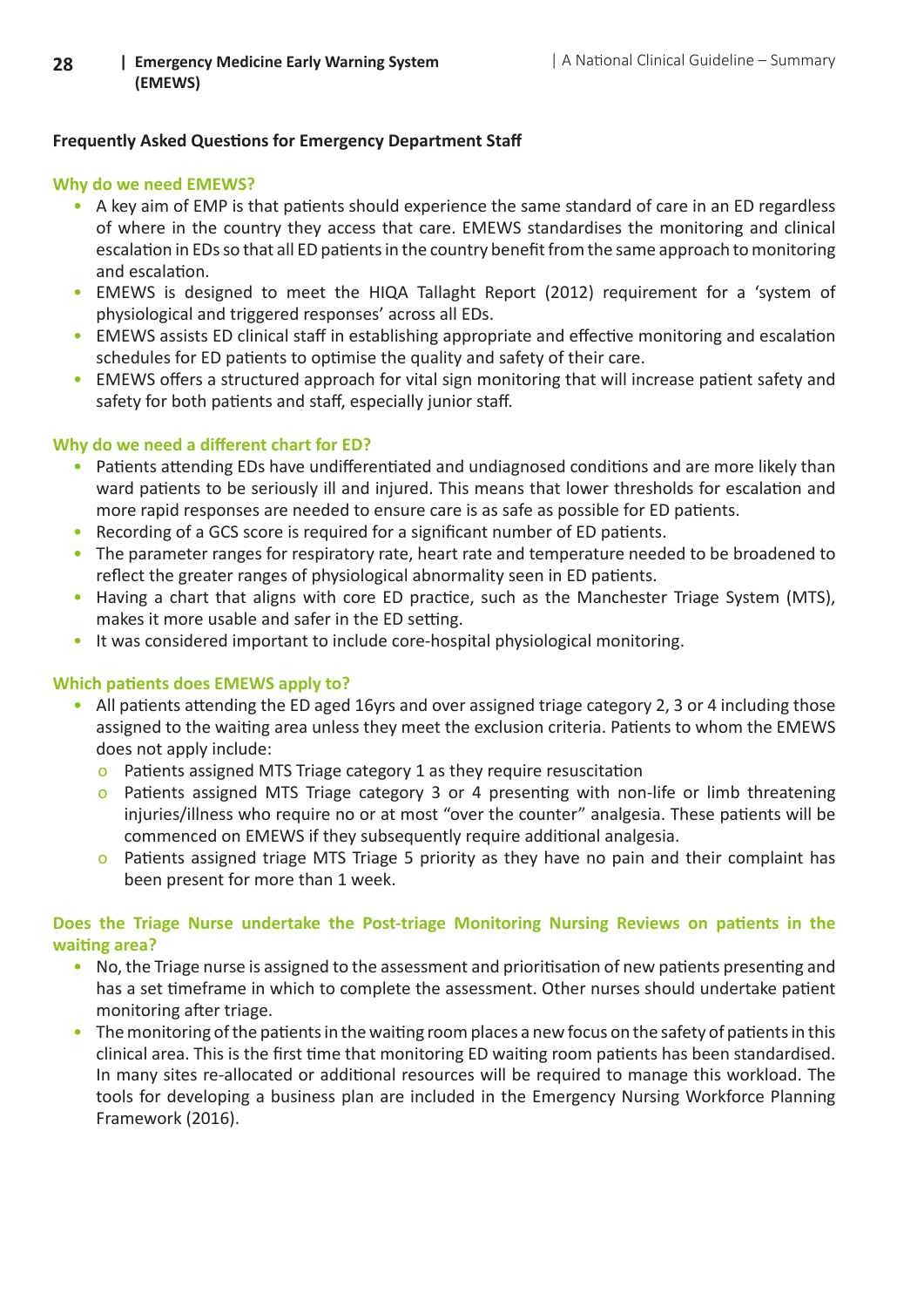## **Do all Post-triage Emergency Nursing Reviews include vital signs?**

• No, for some patients the review is used to check if the patient requires analgesia, assistance with going to the bathroom or needs pressure area care.

## **Why are the first and last sets of pre-hospital vital signs transcribed?**

• The pre-hospital vital signs show the patient's status on first contact with a healthcare provider and the last set show any response to treatment while in transit to the hospital. They also show the trend in a patient's physiological status that may assist with the early identification of the deteriorating patient. Preferably, the PHECC registered practitioner should transcribe the vital signs.

## **Do I need to continue with the frequency of emergency nursing reviews as defined by the triage priority?**

- Following the 2nd (i.e. review at Triage and one other) Emergency Nursing Review the frequency of the reviews can be reduced if the patient is considered to be "stable" and at relatively low clinical risk for deterioration.
- It is recommended that the reduction in frequency should be discussed with the nurse in charge of the area - especially if you are a junior nurse.

## **What is the most frequent level of monitoring?**

• MTS Triage 2 patients initially require monitoring at 10 minute intervals, which may appear difficult to achieve but patients who are assigned Priority 2 are at significant risk and should be assessed by a doctor within 10 minutes. Some patients in Triage Priority 2 require the prescription of analgesia or time-critical treatment such as a nebuliser, so following initial review by a doctor and the administration of the required medication they may be suitable to have the frequency of their reviews reduced to 30mins or 1 hour, as per a patient-specific monitoring plan determined by the treating doctor and nurse responsible for their care.

## **How do I decide at what frequency the nursing reviews should be reduced to?**

• The guideline is that you reduce to the next frequency, i.e. 10mins to 30 mins (max hourly); hourly to 2 hourly; 2 hourly to 4 hourly.

## **What is the longest time allowed between nursing reviews?**

• 4 hours. This is because patients have acute undifferentiated, undiagnosed conditions and require review at minimum every 4 hours.

## **How do I escalate care prior to review by Treating Clinician?**

• Manage the patient's condition according to your scope of practice and competencies and inform senior staff as per the clinical escalation algorithms included in EMEWS. If in any doubt about a patient's condition escalate immediately to the most senior Nurse and/or Doctor in the ED.

#### **How do I escalate care following review by Treating Clinician?**

• Inform the treating clinician and/or the Nurse in Charge and Doctor in the ED, as per EMEWS.

## **Can we amend the chart locally?**

• The free text sections on Pages 1 and 4 and the "other documents in use for this patient" can be customised to include local documentation but the essential components of the chart must be preserved. The chart can be printed in A4 or A3 format.

## **How should I transfer patient monitoring to a NEWS chart?**

• If a patient is being admitted a NEWS chart should be commenced with the final 2 sets of ED vital signs recorded transcribed onto the new chart.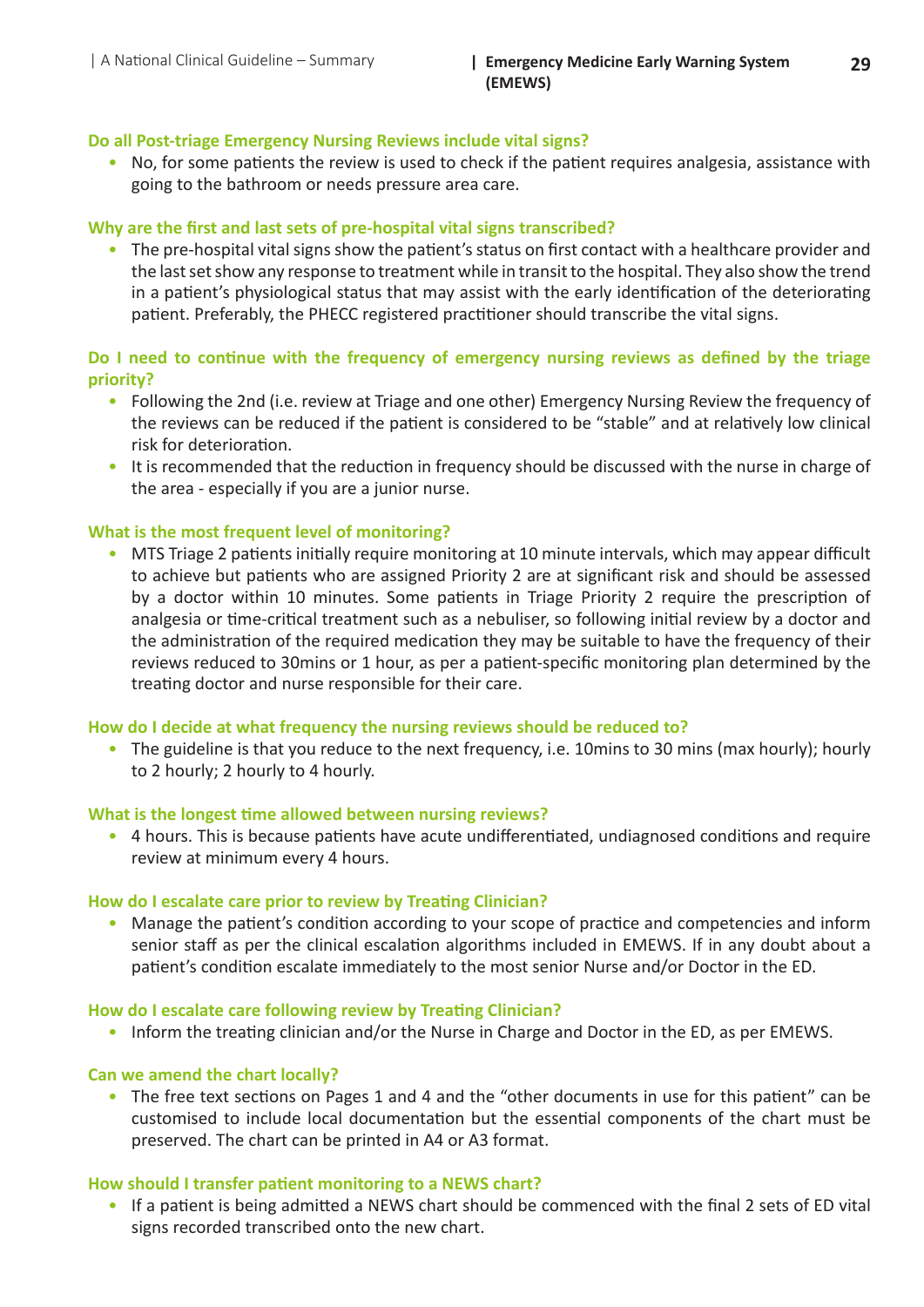## **30 | Emergency Medicine Early Warning System (EMEWS)**

## **When do I use an IMEWS chart?**

- For all pregnant women presenting to ED regardless of their presenting complaint.
- The recommended way to manage this is to clip the IMEWS observation chart over Page 2.
- The IMEWS does not include GCS scoring which your patient might require.

## **What percentage of staff should be trained prior to "go live"?**

• It is recommended that a minimum of 75% of clinical staff have been trained prior to "go live".

## **Who are the trainers?**

- Trainers will be Emergency Nursing Clinical Facilitators, ED staff nurses and clinical nurse managers and Resuscitation Training Officers who have undertaken the train-the-trainer Programme. There will be several trainers in each ED.
- It is advisable that one trainer is also a "Compass" trainer.

## **Is on-going training required?**

• Regular updates are recommended during the first few months followed by annual updates.

## **Should staff undertake the "Compass" training programme?**

• Not essential for using the EMEWS, but it is a useful refresher for staff.

## **Is there an audit tool?**

• Yes, there is an audit tool to assist sites with assessing compliance and identifying areas that require additional training which will be available to ED teams.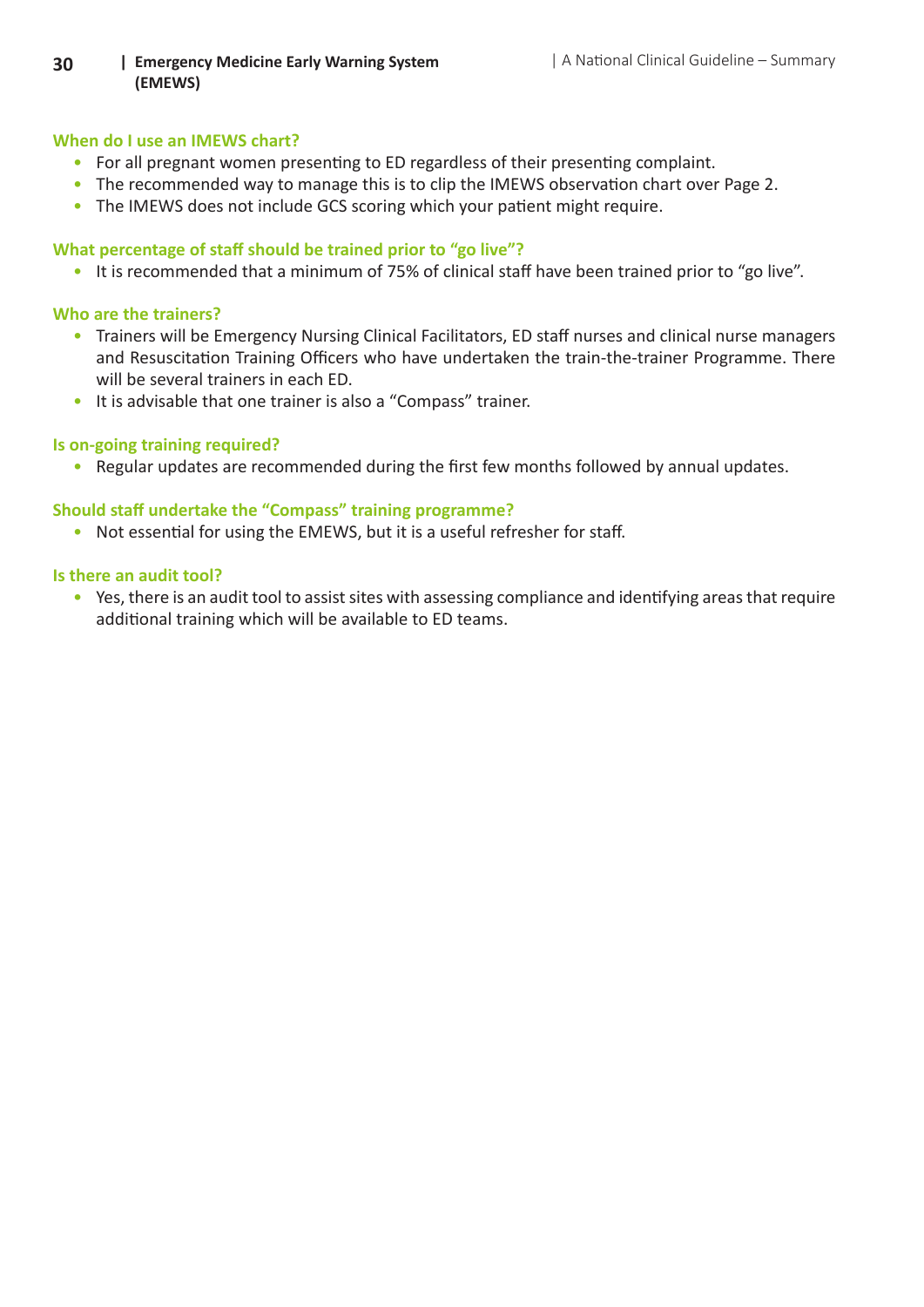## **Appendix 6: Audit tool and guidance**

## **Guidance for using the EMEWS Audit Tool**

#### **Frequency of audits**

Following initial roll-out of EMEWS an audit at four weeks and twelve weeks is recommended, if compliance issues materialise then further charts should be reviewed. When EMEWS has become embedded into clinical practice the frequency of the audit can be reduced to a minimum of biannually.

## **Number of charts to be reviewed**

The recommended sample size is one-third of ED patient charts. One approach that could be taken during roll-out would be to review one-third of charts on all shifts, discussing any issues that arose with the staff at the shift change/huddle or with individual members of staff. When EMEWS is established a minimum of one-third of EMEWS charts should be reviewed twice a year. Patient charts from triage categories 2, 3 & 4 should be included in all audits.

## **Compliance**

100% in all aspects of the audit.

## **Non-compliance**

If the non-compliance is with the same aspects of EMEWS or a pattern appears over successive audits an action plan should be formulated to address the deficits.

#### **Suspending the of Post-triage Emergency Nursing Review process in ED**

If Post-triage Emergency Nursing Review process is suspended in a particular ED (i.e. due to staff shortages) a National Incident Reporting Form (NIRF) should be completed. It is the policy of the Health Service Executive (HSE) that all safety incidents are identified, reported and investigated. Safety Incidents include serious reportable events (SRE). Incidents should be disclosed in accordance with the guidance provided in the HSE/State Claims Agency (SCA) Open Disclosure Guideline.

All incidents should be monitored at departmental level and reviewed at the ED Clinical Operational group meetings and action plans formulated when the suspension stems from recurrent themes, i.e. inadequate staffing levels, competing needs of emergency patients and in-patients.

All incidents/near misses should be entered onto the National Incident Management System (NIMS).



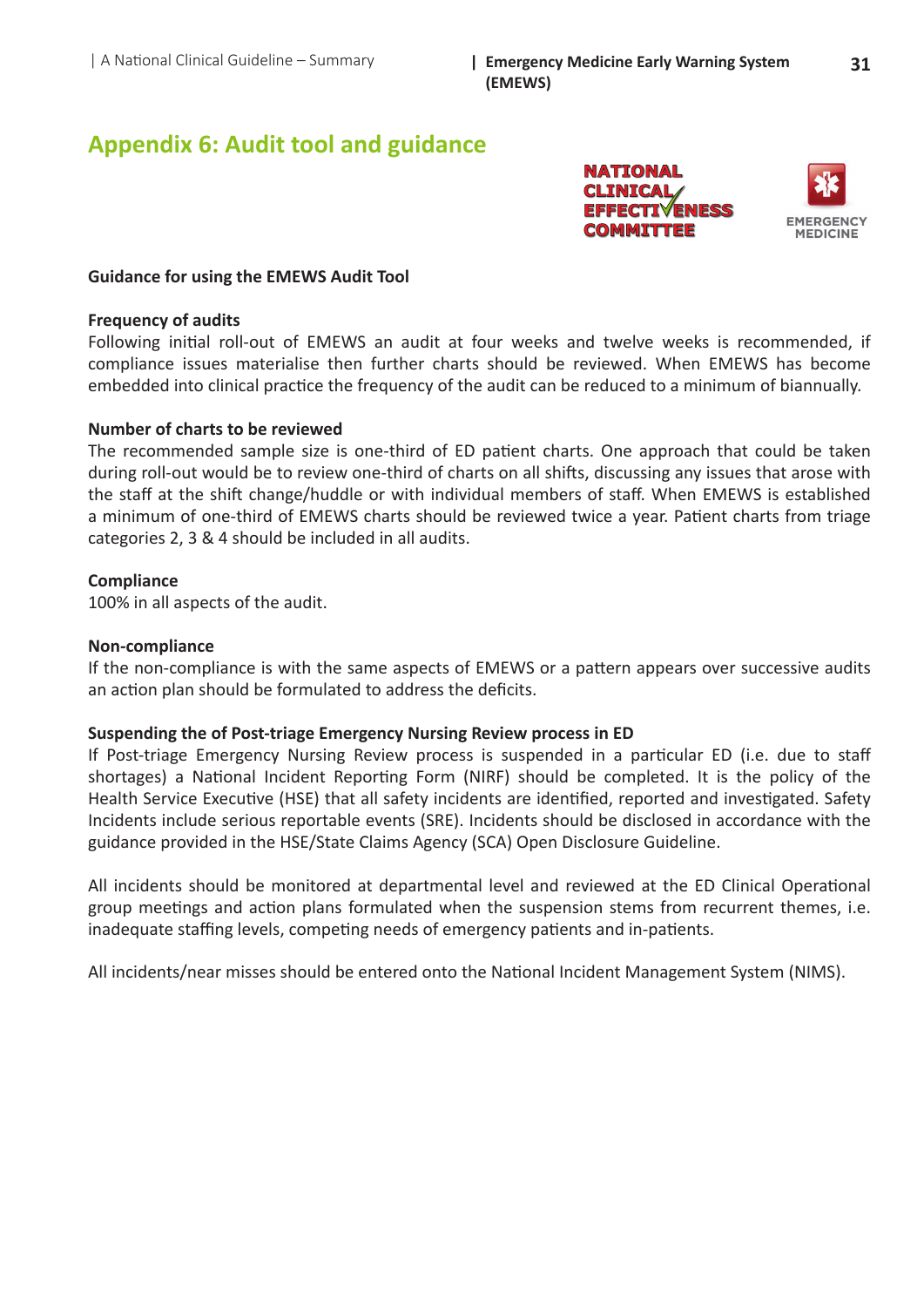| ī |
|---|
|   |
|   |
|   |
|   |
|   |
|   |

|                                                                                    | Pt <sub>1</sub> | Pt <sub>2</sub> | Pt <sub>3</sub> | Pt 4       | Pt 5       | Pt 6       | Pt 7       | Pt 8       | Pt 9       | Pt 10      |
|------------------------------------------------------------------------------------|-----------------|-----------------|-----------------|------------|------------|------------|------------|------------|------------|------------|
|                                                                                    | Yes/            |                 |                 |            |            |            |            |            |            |            |
| <b>Observation Chart</b>                                                           | $\frac{1}{2}$   | Yes/<br>No      | Yes/<br>No      | Yes/<br>No | Yes/<br>No | Yes/<br>No | Yes/<br>No | Yes/<br>No | Yes/<br>No | Yes/<br>No |
| Patient Name & Healthcare Record Number (HRN) on<br>all pages?                     |                 |                 |                 |            |            |            |            |            |            |            |
| All free text entries on pages 1 & 4 are:                                          |                 |                 |                 |            |            |            |            |            |            |            |
| Dated                                                                              |                 |                 |                 |            |            |            |            |            |            |            |
| Timed                                                                              |                 |                 |                 |            |            |            |            |            |            |            |
| Signed                                                                             |                 |                 |                 |            |            |            |            |            |            |            |
| $\frac{1}{2}$                                                                      |                 |                 |                 |            |            |            |            |            |            |            |
| Is the frequency of vital signs recorded?                                          |                 |                 |                 |            |            |            |            |            |            |            |
| Is a GCS recorded (if altered conscious level)?                                    |                 |                 |                 |            |            |            |            |            |            |            |
| Excluding triage, are any vital signs in a<br>"Trigger zones"?                     |                 |                 |                 |            |            |            |            |            |            |            |
| If, vital signs are recorded in "trigger zone" has an event<br>log been completed? |                 |                 |                 |            |            |            |            |            |            |            |
|                                                                                    |                 |                 |                 |            |            |            |            |            |            |            |
| Patient Specific Monitoring Plan                                                   |                 |                 |                 |            |            |            |            |            |            |            |
| Patient Name & Healthcare Record Number (HRN)<br>present?                          |                 |                 |                 |            |            |            |            |            |            |            |
| Is the entry                                                                       |                 |                 |                 |            |            |            |            |            |            |            |
| Dated                                                                              |                 |                 |                 |            |            |            |            |            |            |            |
| Timed                                                                              |                 |                 |                 |            |            |            |            |            |            |            |
| Signed                                                                             |                 |                 |                 |            |            |            |            |            |            |            |

PIN/MCRN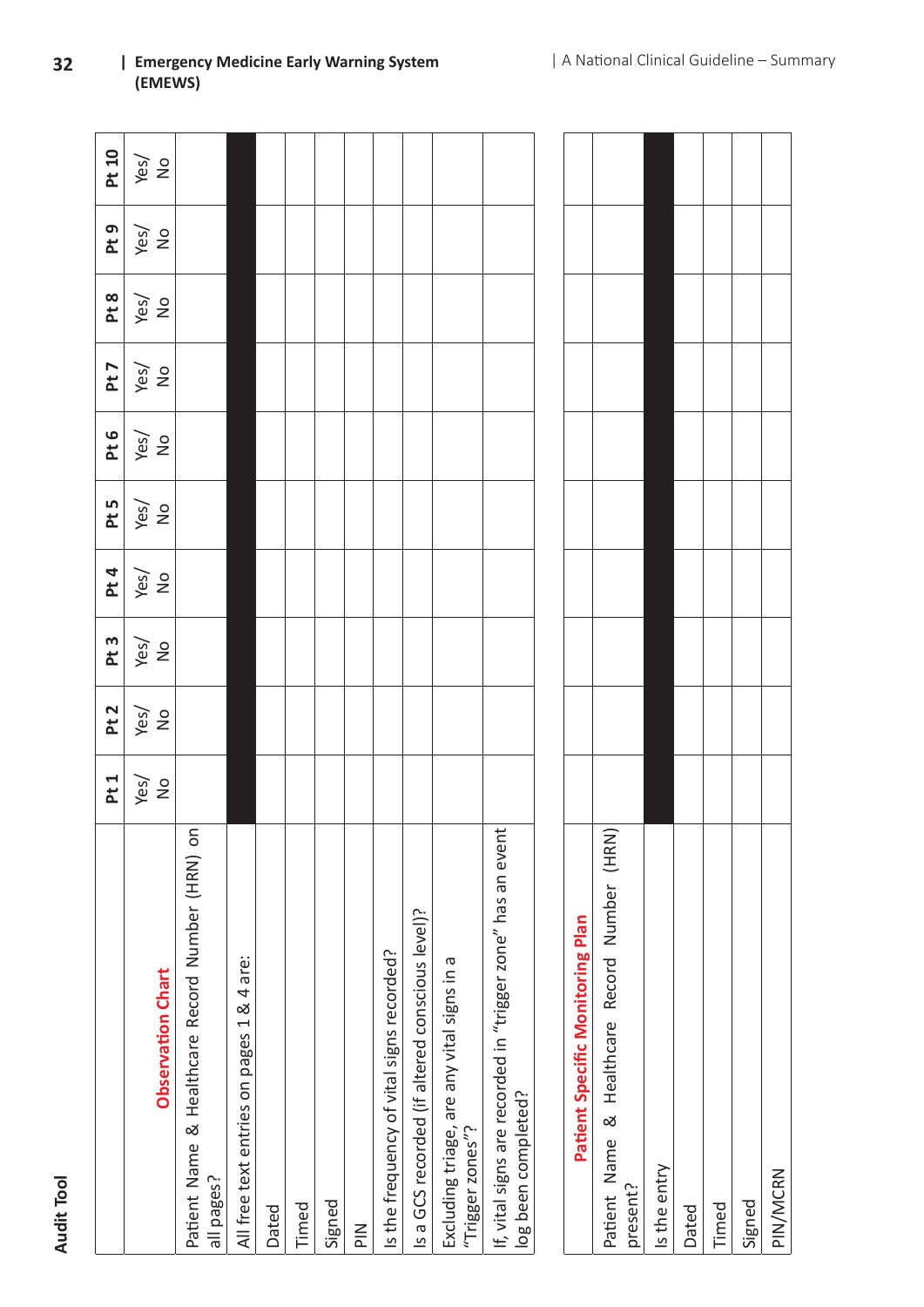| Event Log                                                    |  |  |  |  |  |
|--------------------------------------------------------------|--|--|--|--|--|
| Patient Name & Healthcare Record Number (HRN)<br>present?    |  |  |  |  |  |
| Is the entry:                                                |  |  |  |  |  |
| Dated                                                        |  |  |  |  |  |
| Timed                                                        |  |  |  |  |  |
| Signed                                                       |  |  |  |  |  |
| PIN/MCRN                                                     |  |  |  |  |  |
| Is the reason for escalation clearly identifiable?           |  |  |  |  |  |
| Is the person escalating the case clearly identifiable?      |  |  |  |  |  |
| Is the person who was informed clearly identifiable?         |  |  |  |  |  |
| Was the escalation pre or post Treating Clinician<br>review? |  |  |  |  |  |
| Triage Category                                              |  |  |  |  |  |
| Frequency of vital signs/Emergency Nursing Reviews           |  |  |  |  |  |
| Was the escalation timely?                                   |  |  |  |  |  |
| Was an action plan completed following review?               |  |  |  |  |  |
| Does the case require a formal clinical review?              |  |  |  |  |  |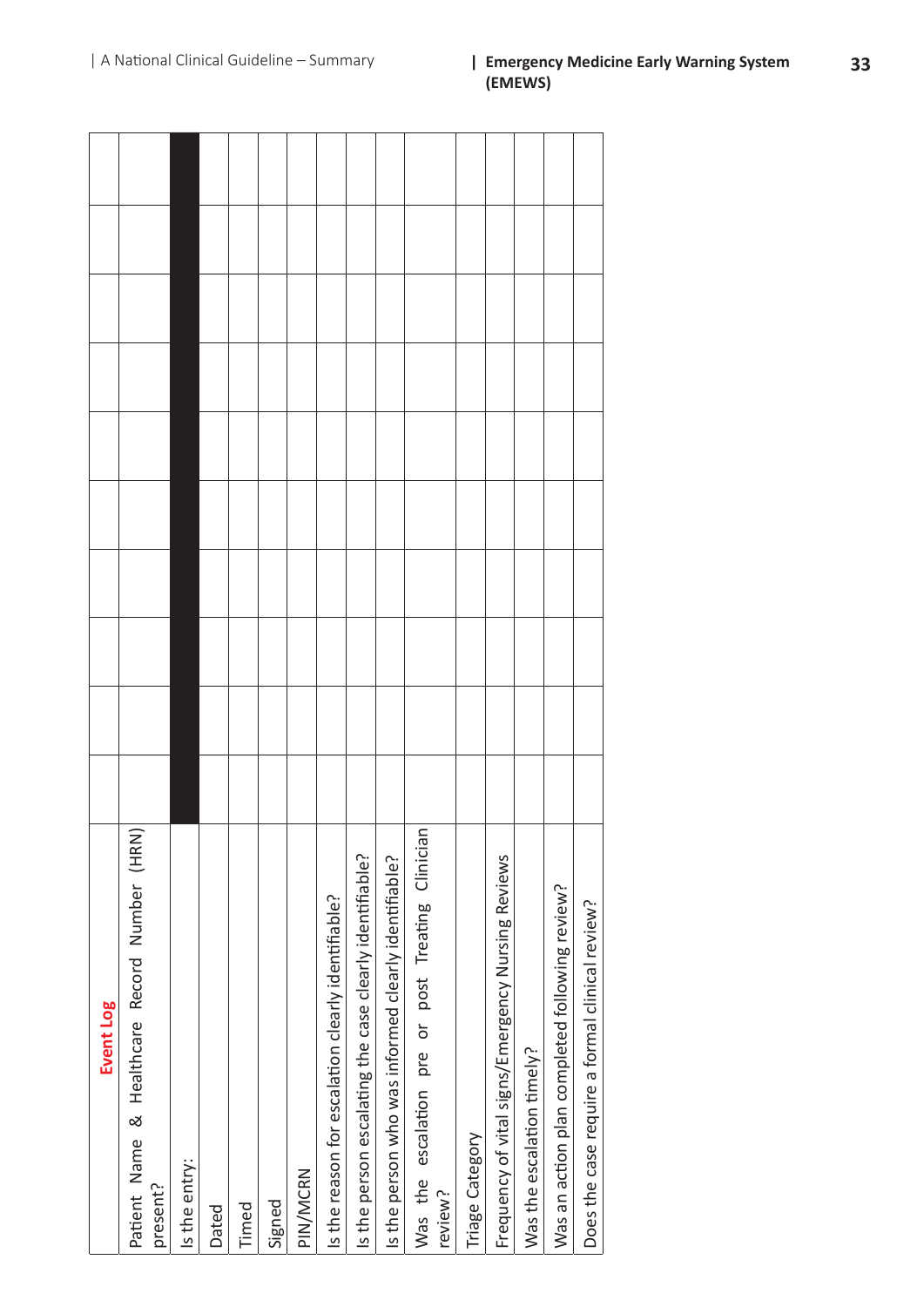## **Appendix 11: Glossary of terms and abbreviations**

## **Glossary of Terms**

**Adult Only Emergency Department (ED)** An ED that treats patients aged 16 years and over

## **Paediatric Emergency Department (PED)**

An ED which treats patients under the age of 16 years

## **Clinical Escalation**

Describes a process whereby a change in the patient's physiological status or a clinical concern that need not be specified prompts a team response such that a clinician with appropriate competencies and diagnostic skills attends the patient in an appropriate time-frame (usually immediately in the ED setting) and manages the physiological problem or clinical cause for concern

## **Guideline Development Group (GDG)**

Is the Emergency Medicine Early Warning System for Adults Guideline Development Group

## **HIQA Tallaght Report**

Report of the investigation into the Quality, Safety and Governance of the care provided by the Adelaide and Meath Hospital, Dublin incorporating the National Children's Hospital (AMNCH) for patients who require Acute Admission, Health Information and Quality Authority, May 2012

## **Mixed Emergency Department (ED)**

An ED that treats both Adults and Children

## **Nurse-in-Charge**

The Nurse-in-Charge can be managing an area/zone of the Emergency Department or the entire department depending on its size and/or foot-print

## **Patient-specific Monitoring Plan**

On-going monitoring plan developed following review by a Treating Clinician

## **Post-triage Emergency Nursing Reviews**

Review undertaken during the period from triage to time seen by a Treating Clinician

## **Senior Decision Maker**

A medical professional of registrar grade or higher

## **Senior Nurse**

A nurse who may be a Senior Staff Nurse, Shift Leader, CNM or ADON/DNM for example

## **Treating Clinician**

An Emergency Medicine doctor or an Advanced Nurse Practitioner (ANP)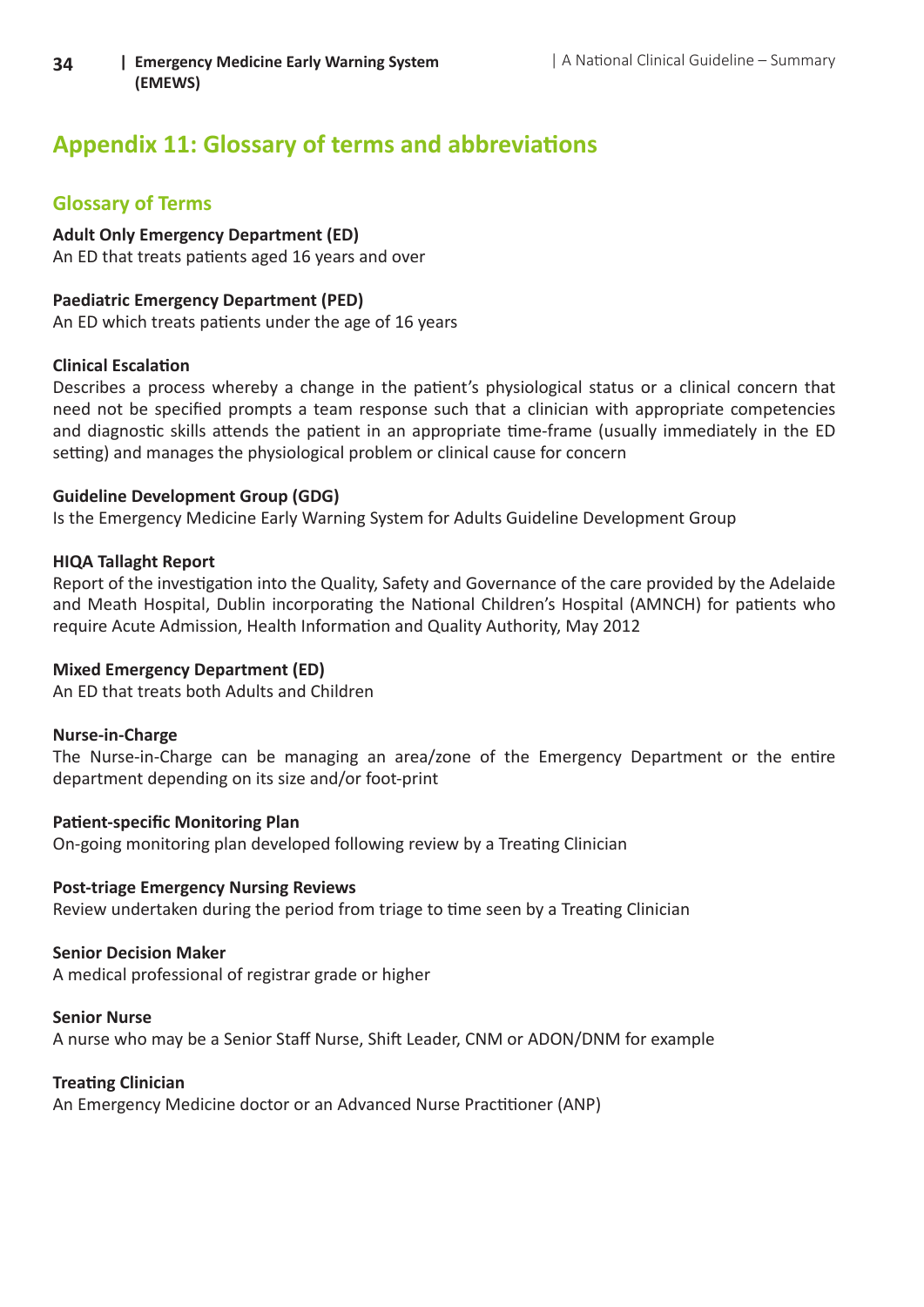## **Abbreviations**

| <b>ADON</b>  | Assistant Director of Nursing (DoN)                                                                  |
|--------------|------------------------------------------------------------------------------------------------------|
| <b>BIA</b>   | <b>Budget Impact Analysis</b>                                                                        |
| <b>DON</b>   | Director of Nursing                                                                                  |
| ED           | <b>Emergency Department</b>                                                                          |
| <b>EM</b>    | <b>Emergency Medicine</b>                                                                            |
| <b>EMEWS</b> | <b>Emergency Medicine Early Warning System for Adult Patients</b>                                    |
| <b>EMP</b>   | National Emergency Medicine Programme                                                                |
| <b>ENIG</b>  | <b>Emergency Nursing Interest Group</b>                                                              |
| <b>GDAG</b>  | <b>Guideline Development Advisory Group</b>                                                          |
| <b>GDWG</b>  | <b>Guideline Development Working Group</b>                                                           |
| <b>HIQA</b>  | Health Information & Quality Authority                                                               |
| <b>HSE</b>   | <b>Health Service Executive</b>                                                                      |
| <b>HSCP</b>  | <b>Health and Social Care Professionals</b>                                                          |
| <b>IAEM</b>  | <b>Irish Association for Emergency Medicine</b>                                                      |
| <b>ICEMT</b> | Irish Committee for Emergency Medicine Training                                                      |
| <b>IMEWS</b> | <b>Irish Maternity Early Warning System</b>                                                          |
| <b>ISBAR</b> | Communication Tool - Identify, Situation, Background, Assessment, Recommendation                     |
| ISBAR,       | Communication Tool - Identify, Situation, Background, Assessment, Recommendation,<br>Read-Back, Risk |
| <b>NCEC</b>  | National Clinical Effectiveness Committee                                                            |
| <b>NEWS</b>  | National Early Warning Score (NEWS)                                                                  |
| <b>PEWS</b>  | Paediatric Early Warning System                                                                      |
| <b>QID</b>   | <b>Quality Improvement Division</b>                                                                  |
| <b>RCEM</b>  | Royal College of Emergency Medicine                                                                  |
| <b>SIGN</b>  | Scottish Intercollegiate Guidelines Network                                                          |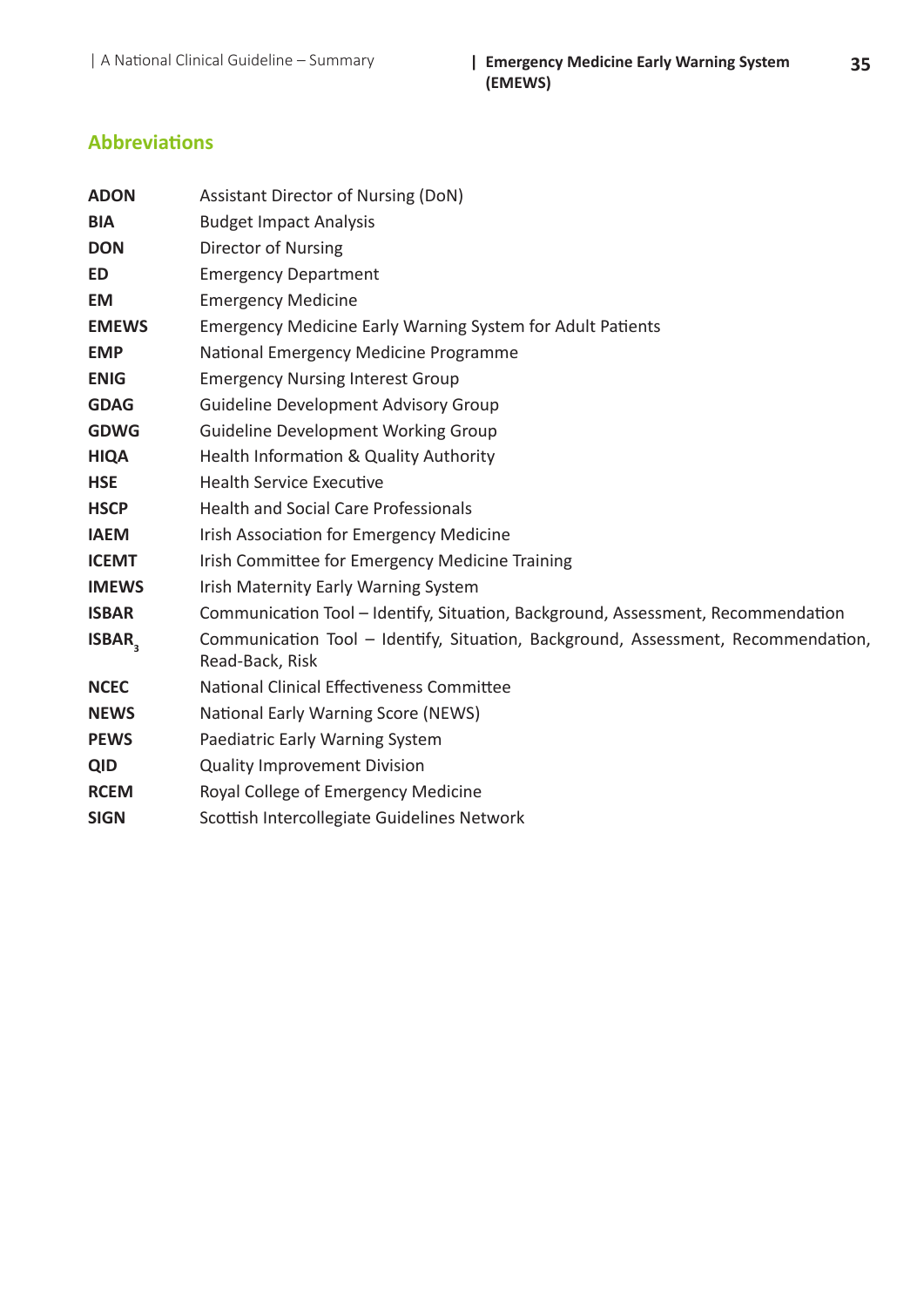**36 | Emergency Medicine Early Warning System (EMEWS)**